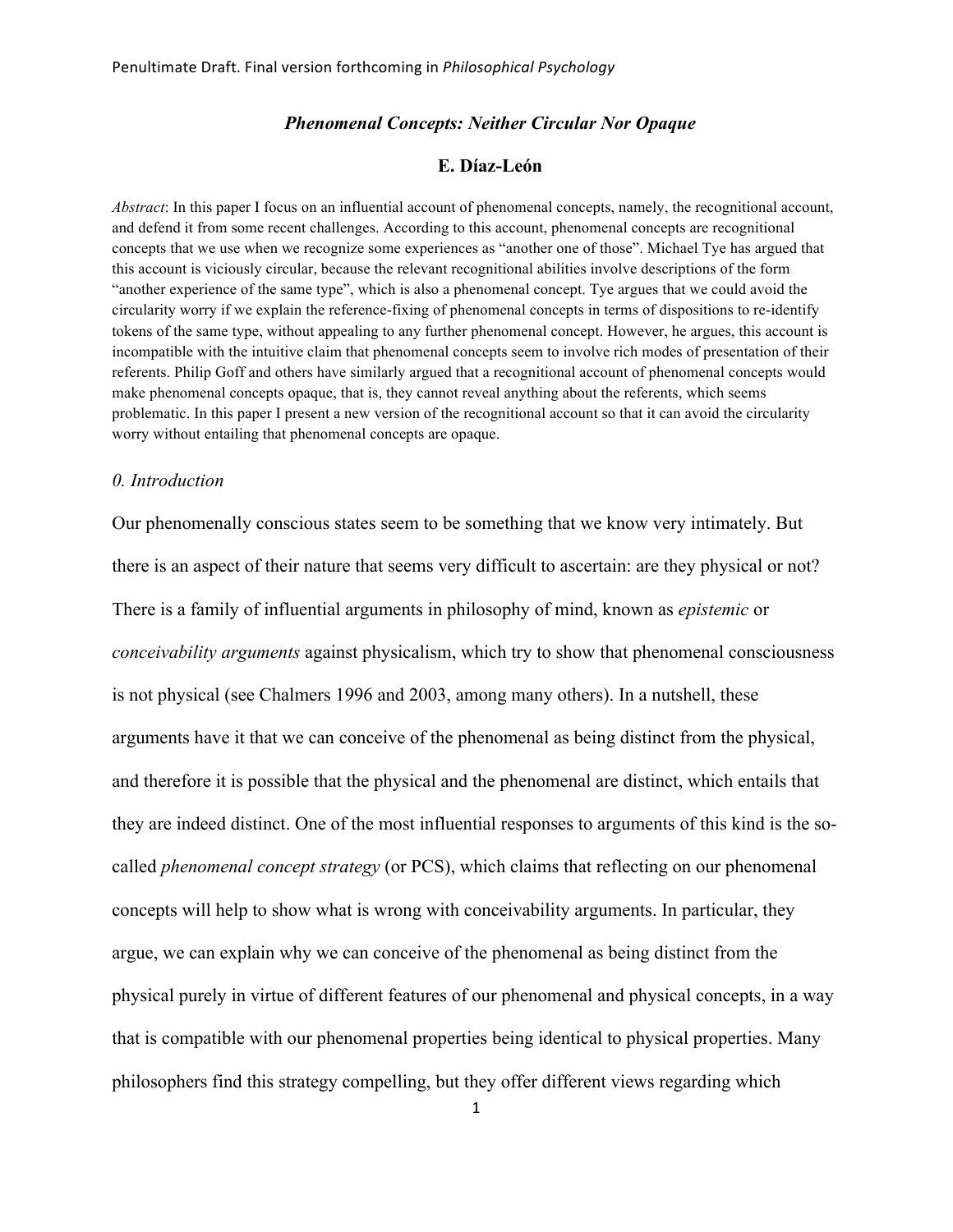features of phenomenal concepts are responsible for our being able to conceive of the phenomenal as being distinct from the physical (in a way that does not entail that they are indeed distinct). These accounts of phenomenal concepts should satisfy certain desiderata in order to be satisfactory. On the one hand, we want an account of phenomenal concepts that explains how they can refer to specific phenomenal properties in a way that is not circular (as Block 2007 and Tye 2009 have asked). On the other hand, we want an account of phenomenal concepts that is compatible with our intuitions about what phenomenal concepts reveal a priori, if anything (as Goff 2011, Levine 2007 and others have asked). In this paper I aim to provide an account of phenomenal concepts that can satisfy both desiderata at the same time. The plan is as follows: in section 1 I briefly explain the main anti-physicalist arguments and how the phenomenal concept strategy is supposed to refute them. In section 2 I briefly review (following Tye 2009) the different kinds of accounts of phenomenal concepts that the PCS might appeal to, and the main challenges that they face, and I set aside the options that seem like non-starters, in order to focus on the options that seem more promising. I then focus on two objections, namely, the circularity and the indeterminacy worries, and I argue that they can both be solved by the so-called *recognitional* account of phenomenal concepts. In section 3 I focus on a different kind of objection, namely, the opaqueness worry, and I suggest that those accounts that seem more suitable to solve the indeterminacy and the circularity worries could actually be less suitable to solve the opaqueness worry (and vice versa). In section 4 I pose this challenge in terms of a new dilemma for the phenomenal concept strategy, and I offer a new solution, in terms of a more sophisticated version of the recognitional account of phenomenal concepts that distinguishes between the reference-fixing mechanism and the inferential role of phenomenal concepts.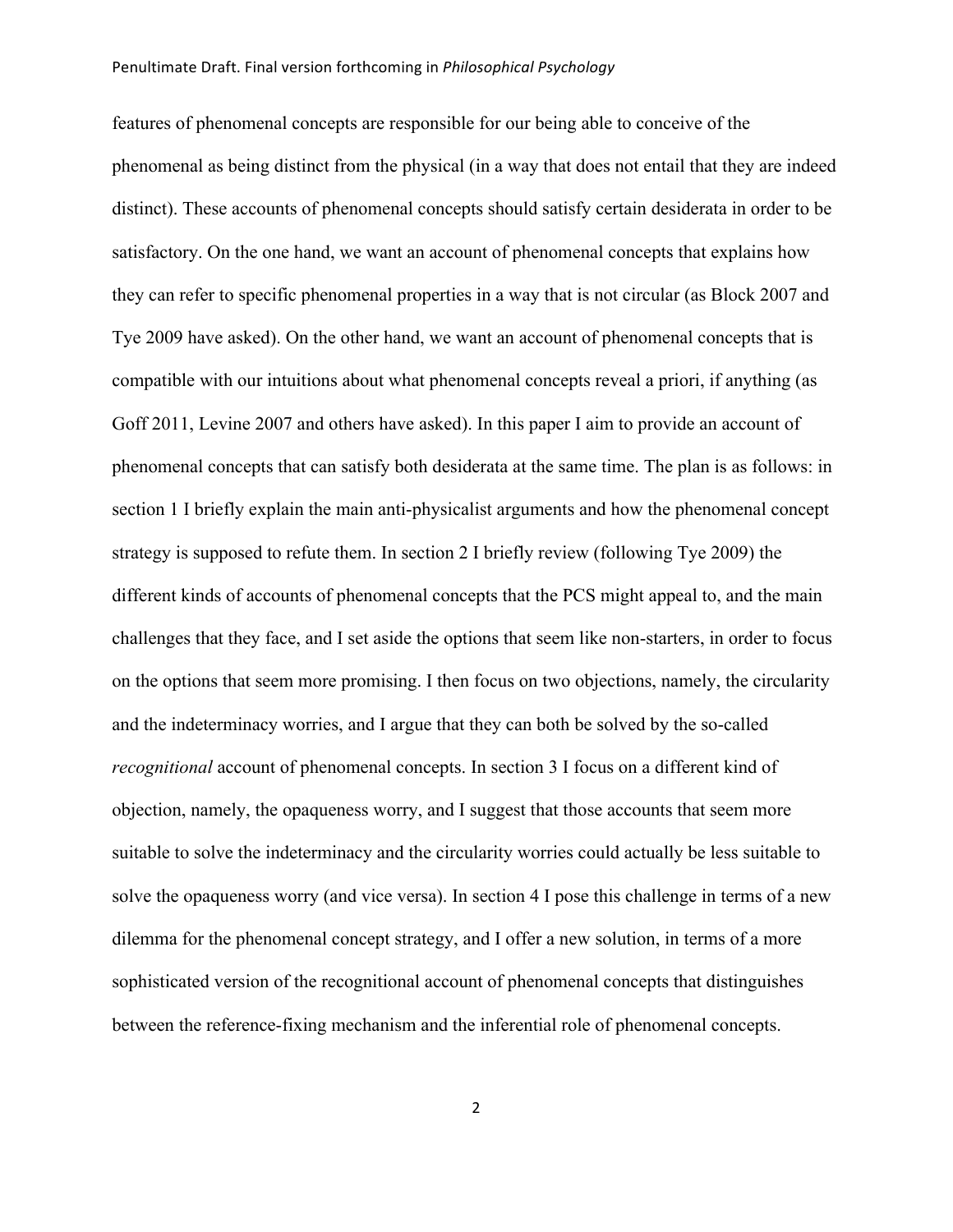# *1. The Phenomenal Concept Strategy*

Recently, many advocates of physicalism in philosophy of mind have turned their attention to phenomenal concepts, in the hope that reflection on phenomenal concepts will help to refute several anti-physicalist arguments, such as the following:

- a. Conceivability argument (Chalmers 1996): we can conceive of possible worlds that are physically identical to the actual world, but where no one has any conscious experiences at all (zombie-worlds). If zombie worlds are conceivable, then they are metaphysically possible, and therefore physicalism is false.
- b. Knowledge argument (Jackson 1982): Mary, who has spent all her life in a black-andwhite room, is an expert about color vision, but has never had the experience of seeing red. One day she is released from her room and sees a red rose for the first time, and in this way learns what it is like to see red. Mary knew all the physical facts before her release but there is a fact that she didn't know (i.e. what it is like to see red), so there is at least a non-physical fact and physicalism is false.
- c. Explanatory gap (Levine 2001): when we are presented with a full physical description of the world, and in particular with a full description of our brains and their neurological and functional properties, it still makes sense to ask: why should those physical states give rise to phenomenal states that feel like this? So it is not possible to give a reductive explanation of consciousness in physical terms.

All these anti-physicalist arguments proceed in a similar way: they first posit an epistemic gap between physical truths and phenomenal truths (e.g. that zombie-worlds are conceivable, or that Mary could not know what it is like to see red, even if she knew all the physical truths, or that there is an explanatory gap between physical and phenomenal truths), and from this they infer an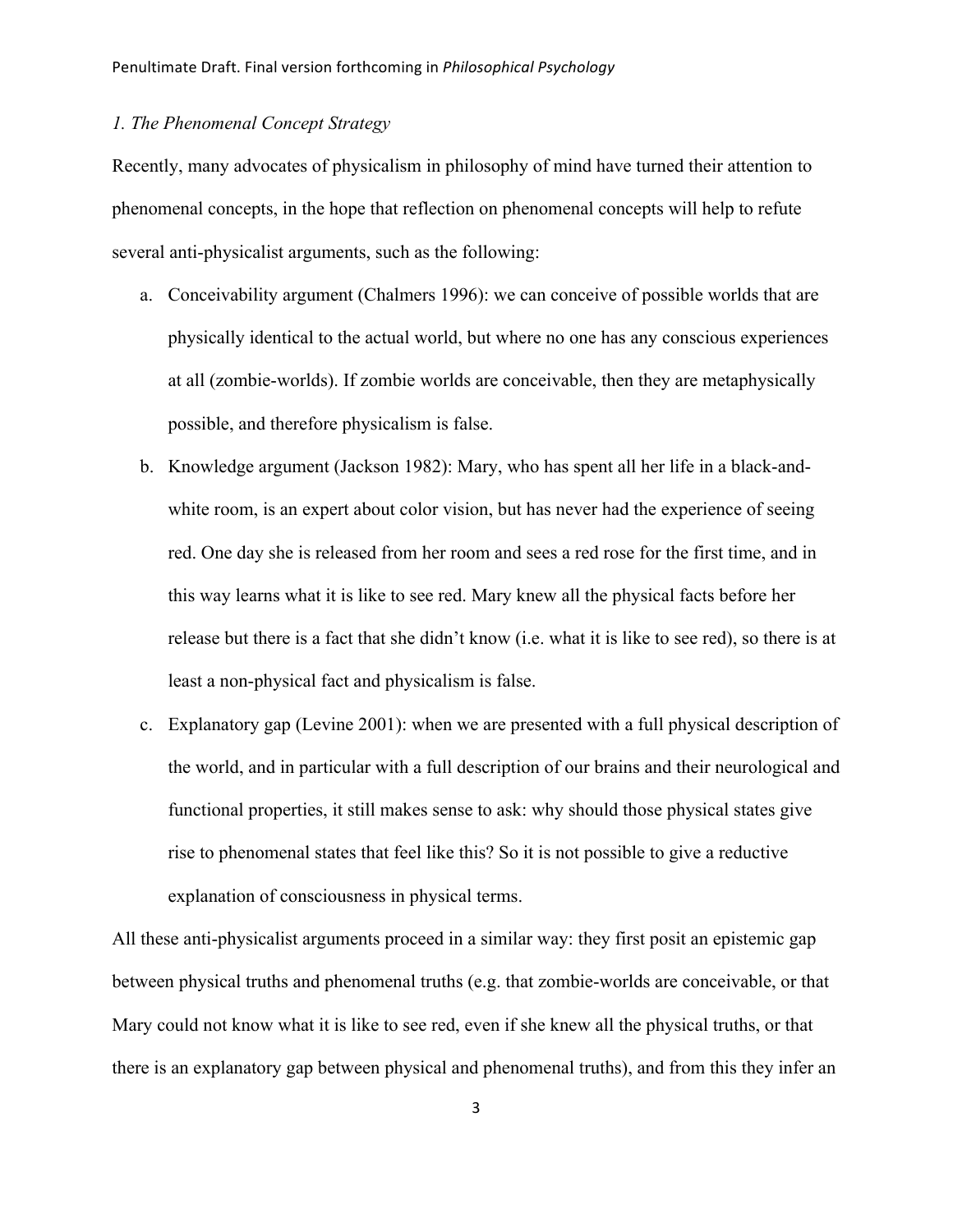ontological gap between the physical and the phenomenal, which entails that physicalism is false.

As I suggested, many physicalists have recently argued that reflection on phenomenal concepts can help us see what is wrong with these anti-physicalist arguments.<sup>1</sup> How could phenomenal concepts help in this regard? In order to answer this question, we first need to know what phenomenal concepts are. Phenomenal concepts (PCs) are concepts that refer to phenomenal states, and which we typically exercise when we introspect the phenomenal character of our experiences and feelings (although this is not the only context in which we can deploy them). Phenomenal concepts characterize phenomenal states in virtue of what they are like, that is, in virtue of their phenomenal properties. However, according to physicalists, PCs are not the only way of conceptualizing phenomenal properties, since these can also be picked out by certain physical concepts.

It will be useful to present some general remarks on the notion of *concepts* that advocates of phenomenal concepts typically endorse. According to Michael Tye, concepts are taken to be constituents of thoughts, which are individuated in a fine-grained way. For example, *coriander* and *cilantro* are different concepts, although they have the same referent (Tye 2009: 39). Derek Ball agrees: "phenomenal concept theorists are committed to individuating concepts and contents in a fine-grained (Fregean) way" (Ball 2009: 936). According to Katalin Balog, "most of the recent discussion of phenomenal concepts presupposes the representational theory of mind (RTM) … . The RTM says that concepts are constituents of thoughts" (Balog 2009: 296). Likewise, Tye claims that concepts are mental representations, which may or may not correspond to linguistic terms in a public language. According to him, we cannot make a

<sup>&</sup>lt;sup>1</sup> See for instance Balog (2009), Hill & McLaughlin (1999), Loar (1997), Papineau (2002), and Tye (2000).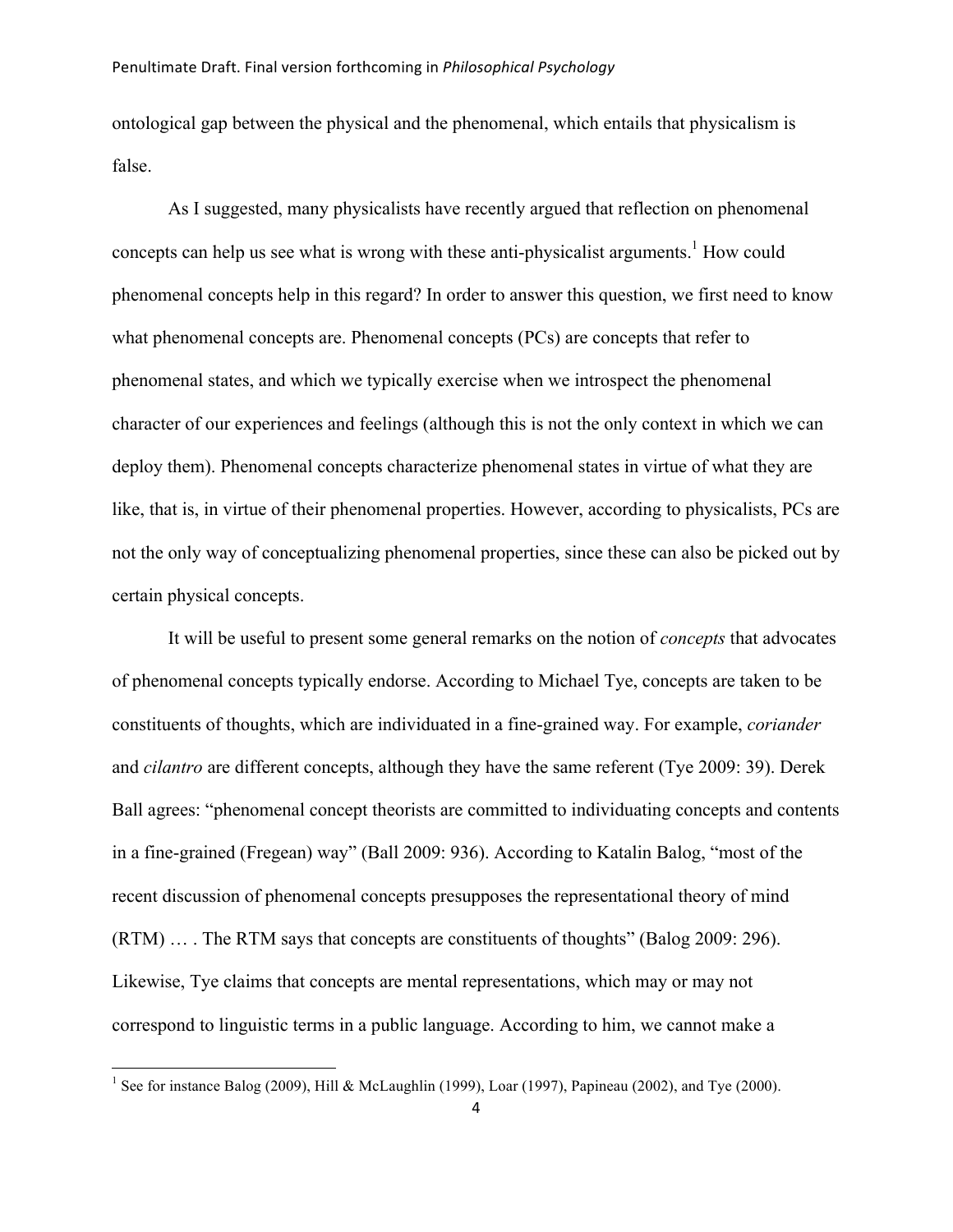judgement about something without conceptualizing it in some way, that is, without bringing it under a concept (Tye 2009: 40-41). Regarding the possession conditions of concepts, someone possesses a concept C when she is able to exercise C in her thoughts. This allows us to distinguish between partial and full understanding of the concept. In general, the ability to exercise a concept in thought does not require full mastery of the concept.

We are now in a position to explain how reflection on phenomenal concepts can provide some insights into the debate about physicalism. In particular, advocates of the so-called *phenomenal concept strategy* (PCS) employ phenomenal concepts in their attempts to refute the three anti-physicalist arguments above. More in particular, according to the PCS we can explain the epistemic gaps posited by the arguments above (i.e. the conceivability of zombies, the fact that Mary learns something new, and, more controversially, the explanatory gap) in terms of some special features of phenomenal concepts, in a way that is perfectly compatible with physicalism (and therefore does not entail an ontological gap). Roughly, these explanations go as follows: <sup>2</sup>

Regarding the explanation of the conceivability of zombies, the PCS claims that phenomenal concepts are *not a priori connected* with physical concepts, and therefore truths involving phenomenal concepts cannot be *a priori* inferred from truths involving physical concepts only. Then, descriptions of zombie-worlds are not a priori false, and this in turn explains why we can conceive of zombie-worlds, in a way that is compatible with physicalism.<sup>3</sup>

<sup>&</sup>lt;sup>2</sup> See Tye (2009: 42-4) for a very useful survey, which I have followed here.

<sup>&</sup>lt;sup>3</sup> In my view, this explanation can also be applied in order to explain the explanatory gap, where this is understood in terms of the claim that given a complete physical description of the world, we can still wonder why, say, seeing red feels like this, or why we are conscious at all. Here I understand the explanatory gap as basically the same as the epistemic gap, that is, as the lack of a priori entailment from physical truths to phenomenal truths. According to the phenomenal concept strategy, this is due to the fact that phenomenal concepts are not a priori connected with physical concepts, so that phenomenal truths are not derivable a priori from physical truths. The conceivability of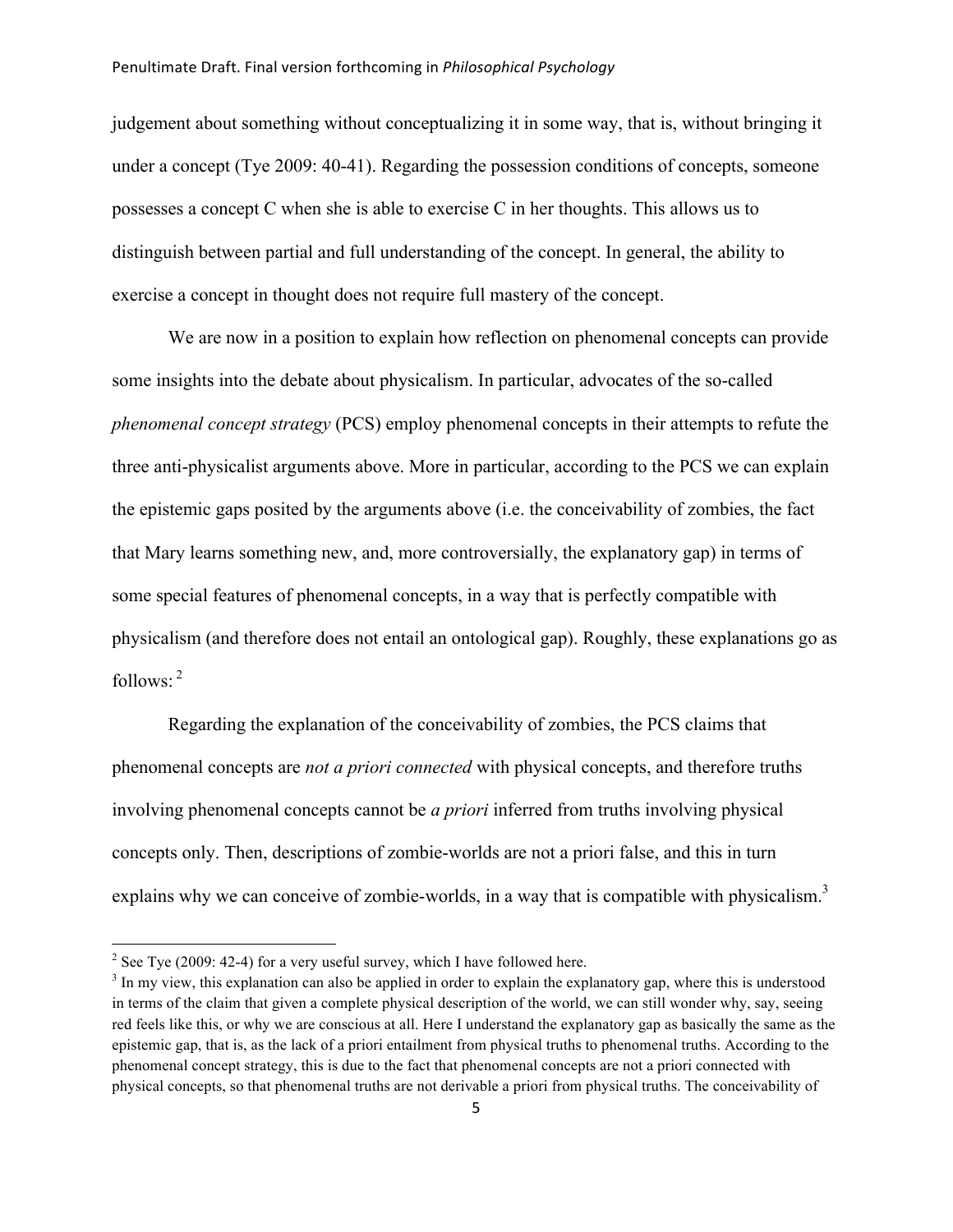Regarding the explanation of Mary's new knowledge, the PCS claims that (most) phenomenal concepts are *perspectival*, that is, in order to possess a phenomenal concept, we need to have had the corresponding experience.<sup>4</sup> In this way, we can explain why Mary gains new knowledge when she sees red for the first time: she acquires a phenomenal concept of red experience that she didn't possess before, and she can thereby entertain new thoughts involving that concept that she couldn't entertain before. Her new knowledge amounts to new thoughts about the very same old facts she already knew (so this explanation is also compatible with physicalism). 5

## *2. Accounts of Phenomenal Concepts and their Challenges*

zombies and the epistemic gap are two sides of the same coin: if physical truths do not entail phenomenal truths a priori, then we can conceive of physical truths holding without phenomenal truths holding (i.e. zombie-worlds); and given a complete physical description of reality, we can always wonder why it gives rise to consciousness rather than not (i.e. the explanatory gap). However, not everybody understands the explanatory gap just in terms of the epistemic gap. For instance, Levine (2007) argues that that the explanatory gap cannot be reduced to the epistemic gap when the latter is understood as the mere lack of derivability of phenomenal truths from microphysical truths (as I am assuming here), since there are other macro-physical truths such as truths about water that do not follow a priori from micro-physical truths either, but in his view there is no interesting explanatory gap here. Because of this, he argues, explaining the epistemic gap does not amount to explaining the explanatory gap. This is an important challenge, but for the sake of simplicity I will put this worry aside and I will focus on the conceivability argument and the knowledge argument against physicalism.

<u> 1989 - Andrea Santa Andrea Andrea Andrea Andrea Andrea Andrea Andrea Andrea Andrea Andrea Andrea Andrea Andr</u>

<sup>4</sup> See Veillet (2012) for an interesting defence of the perspectivality of phenomenal concepts (and the claim that the PCS is committed to it).

 $<sup>5</sup>$  As Nida-Rümelin (1995) and Stoljar (2005) have argued, the thesis of the perspectivality of phenomenal concepts</sup> is not sufficient to refute the knowledge argument, since we can imagine a modified version in which Mary has seen some patches of red paint before her release but she doesn't know that those patches are called 'red'. In this case, "experienced" Mary does possess the phenomenal concept of red experience, but she is still not able to know that seeing a red rose feels like *this*, before her release. Ball (2009) argues that this is not a successful version of the knowledge argument because in this case Mary doesn't have a complete physical description of the world, and if she did, she would be able to know that the patches of paint in her room are red, and therefore seeing red feels like *this*. However, it is not clear to me that Mary would be able to infer a priori, from a microphysical description of the world, that the patches of paint in her room are red. Therefore, the best response to the knowledge argument, in my view, is a combination of the perspectivality of phenomenal concepts, in order to explain why Mary doesn't possess the phenomenal concept of red experience before her release, plus the lack of a priori derivability of phenomenal truths from physical truths, in order to explain that even "experienced" Mary, who does possess the relevant phenomenal concepts, is also unable to find out what seeing a red rose feels like before her release.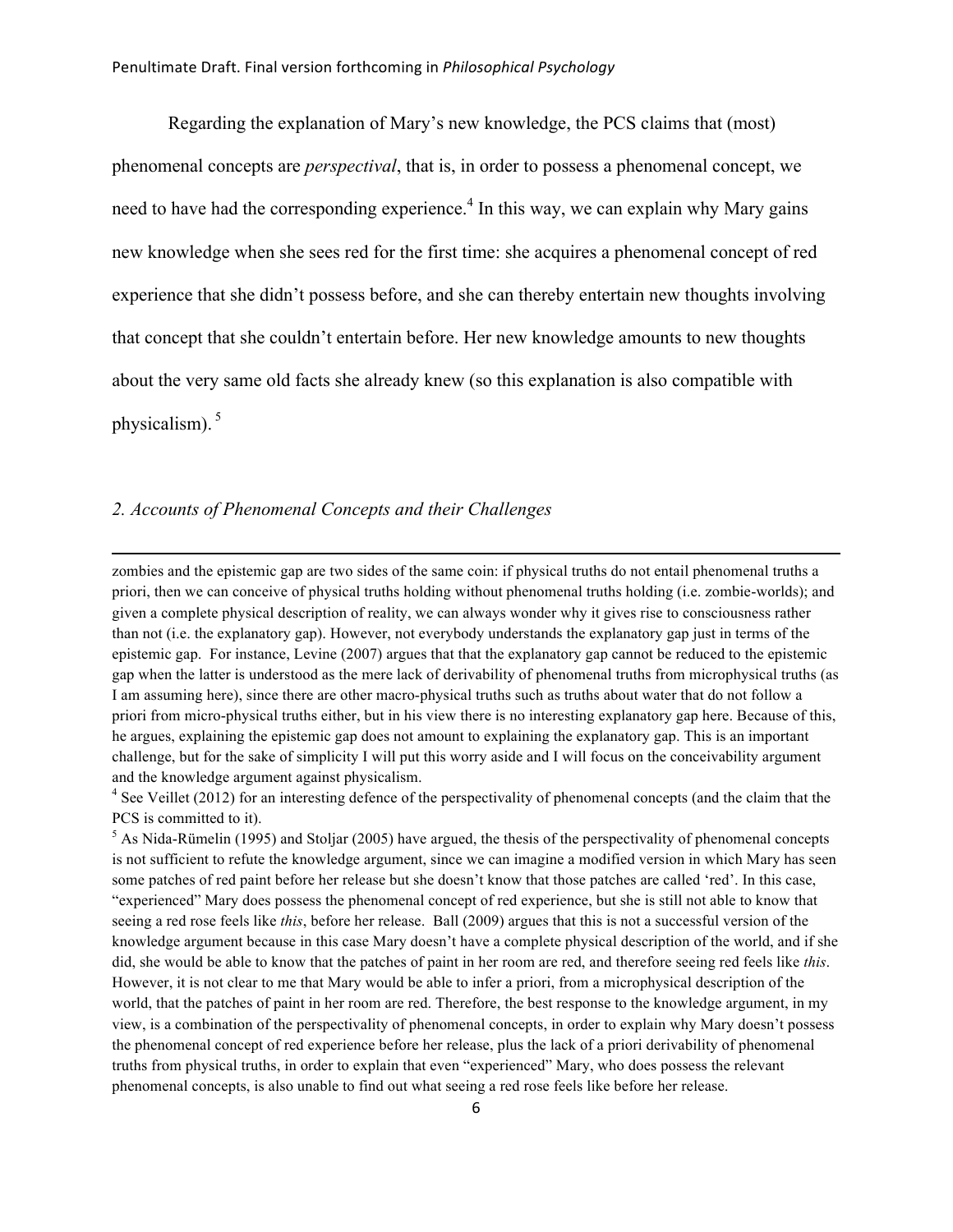Different versions of the phenomenal concept strategy provide different accounts of phenomenal concepts and their special features, which they use to explain the epistemic gap between physical and phenomenal truths (and consequently, to explain the conceivability of zombies, Mary's new knowledge, and the explanatory gap). Tye (2009) has offered a very useful taxonomy of the different accounts of PCs. According to him, there are four different approaches an advocate of the PCS might take, but none of them can do the work required to explain to epistemic gap. In this section I will examine these different approaches and Tye's objections to them, and I will argue that there is at least one account of phenomenal concepts, namely, the recognitional account, that can avoid his objections.

According to the first approach, phenomenal concepts might be concepts that utilize *nonphysical descriptions*, either as definitions, reference-fixing material, or sortals (that is, the kind of sortal information typically associated with indexical concepts, such as 'an experience like this<sup>,6</sup>). According to Tye, the main problem with this approach is that it "entails that physicalism about consciousness is false" (2009: 44). I agree that this consequence seems to follow, but only if we understand physical descriptions (or sortals) as those that refer to *non-physical* properties. On the other hand, if what is meant by 'physical description' is that those non-physical descriptions (or sortals) are not couched in physical vocabulary, or are not *a priori deducible* from microphysical truths (i.e. those posited by physics), then this does not necessarily entail that physicalism about consciousness is false. For all we know, those non-physical descriptions (or sortals) associated with phenomenal concepts might refer to physical properties after all, and therefore phenomenal truths might be necessitated by physical truths, even if phenomenal truths

 $6$  See Dickie (2014) for a defence of the view the demonstrative reference requires sortals.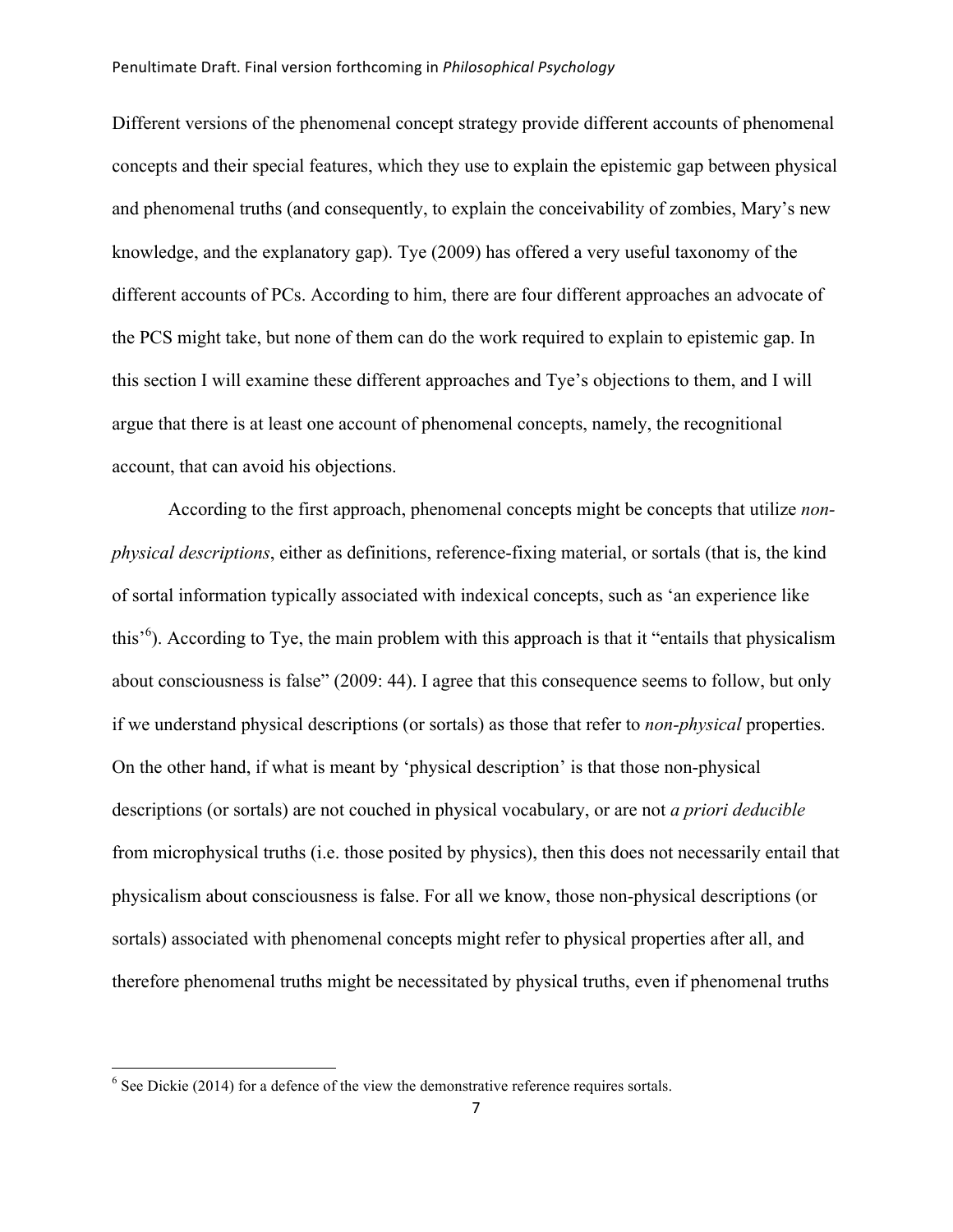are not *a priori* deducible from microphysical truths. (In any case, this option will probably collapse into the third option below, so I will examine it then in more detail.)

According to the second approach, phenomenal concepts might be concepts that utilize *physical descriptions*, either as definitions, reference-fixing material, or sortals (for the corresponding indexicals).<sup>7</sup> The main problem with this option is the following: If PCs fix their referents by means of physical descriptions, then it is not clear why Mary couldn't acquire PCs inside her black-and-white room (Tye 2009: 42-3). Also, this characterization of PCs could not explain why zombies are conceivable, because on this view, phenomenal truths are *a priori* deducible from physical truths, and therefore zombie-worlds could be ruled out a priori.

Therefore, phenomenal concepts cannot employ either physical descriptions or nonphysical descriptions (understood as those that refer to non-physical properties). According to Tye, there are two options left: according to the third option, phenomenal concepts employ either *phenomenal descriptions* or *phenomenal sortals*; and according to the fourth option (his own earlier view), phenomenal concepts employ neither descriptions nor sortals of any kind whatsoever. Let's examine each of these two last approaches in turn.

According to the third approach, then, either phenomenal concepts pick up their referents by means of phenomenal descriptions, or they are demonstrative concepts that employ phenomenal sortals. Tye argues that any view according to which PCs are supposed to fix their referents by means of phenomenal descriptions (either meaning-giving or merely referencefixing) will face the following worry: the corresponding account of reference-fixing will be

 $<sup>7</sup>$  Here, 'physical descriptions' should be understood in terms of those concepts that are couched in physical</sup> vocabulary, or that are *a priori* deducible from physical truths (i.e. those posited by physics), not just as those descriptions and truths that are necessitated by physical truths, because this latter option could again collapse into option 3 below, according to which phenomenal concepts are not associated with physical descriptions but rather with phenomenal descriptions, which might after all supervene on the physical. See Tye (2009: 205-6, fn. 14) for further discussion.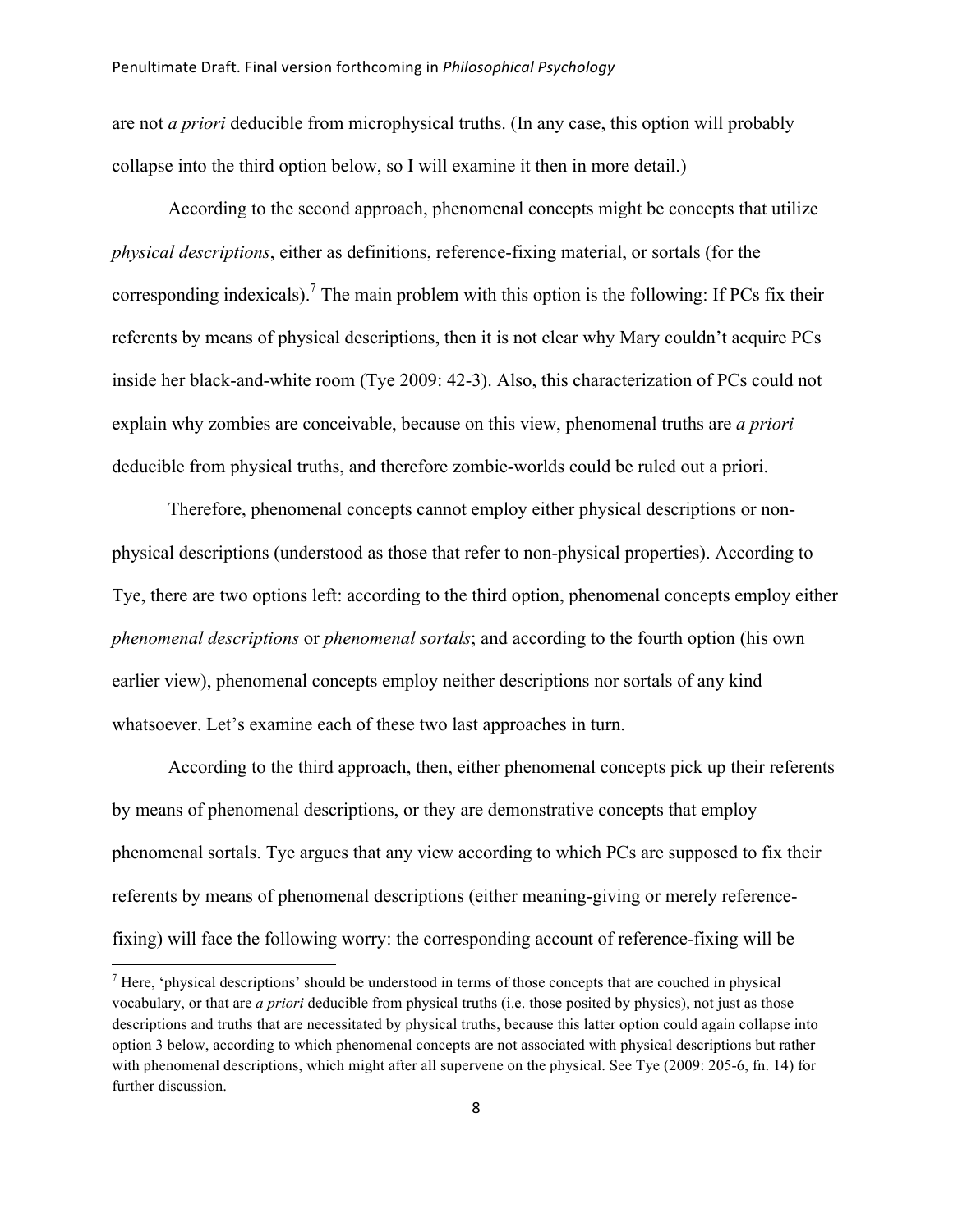circular. For in order for a phenomenal concept to refer to something on this account, a further phenomenal concept (i.e. the associated phenomenal description) must have its referent fixed, which will in turn require that yet another phenomenal concept has its referent fixed, and so on and so forth (Tye 2009: 44).

Given the problems for all these views, the approach that most advocates of the PCS tend to endorse is one according to which phenomenal concepts are *demonstrative* concepts utilizing phenomenal sortals (e.g. 'this experience', or 'an experience that feels like this'). There are two possible versions of this view, namely, the quotational account and the recognitional account, which I will examine in what follows.

The most straightforward version of this approach is the *quotational* (or *constitutional*) account of PCs, which is endorsed by philosophers such as Katalin Balog (2009), Ned Block (2007) and David Papineau (2002). The main idea can be put like this: "Phenomenal concepts paradigmatically have the form *that phenomenal property*, where the indexical or demonstrative *that* refers to the phenomenal property exemplified in an associated mental sample (presumably an image or quasi-image)" (Tye 2009: 44). Tye raises two important objections against this account. According to the first objection, if introspective or imaginative thoughts about pain involve a token of pain, then the thought that I am in pain itself has a part that hurts, but according to Tye, nothing in the thought itself is hurting  $(2009: 47)$ .<sup>8</sup> But putting this aside, a second, more worrying problem with the quotational/constitutional account is that the mental

 $8$  Tye (2009) does not say much about why the thought that I am in pain (or any other thought involving phenomenal concepts) cannot be such that it itself is hurting. In a more recent paper, Tye & Wright (2011) argue that thoughts are such that they cannot have any distinctive, proprietary phenomenology. Clearly, if they are right, it will follow that no thought can hurt, because no thought can have any distinctive phenomenology whatsoever. See Jorba (2015) for a very interesting critique of Tye & Wright's argument. However, even if Tye & Wright's arguments against thoughts having distinctive phenomenal properties fail, there could be additional arguments for the more specific claim that thoughts cannot hurt. However, Tye hasn't provided such argument, as far as I am aware.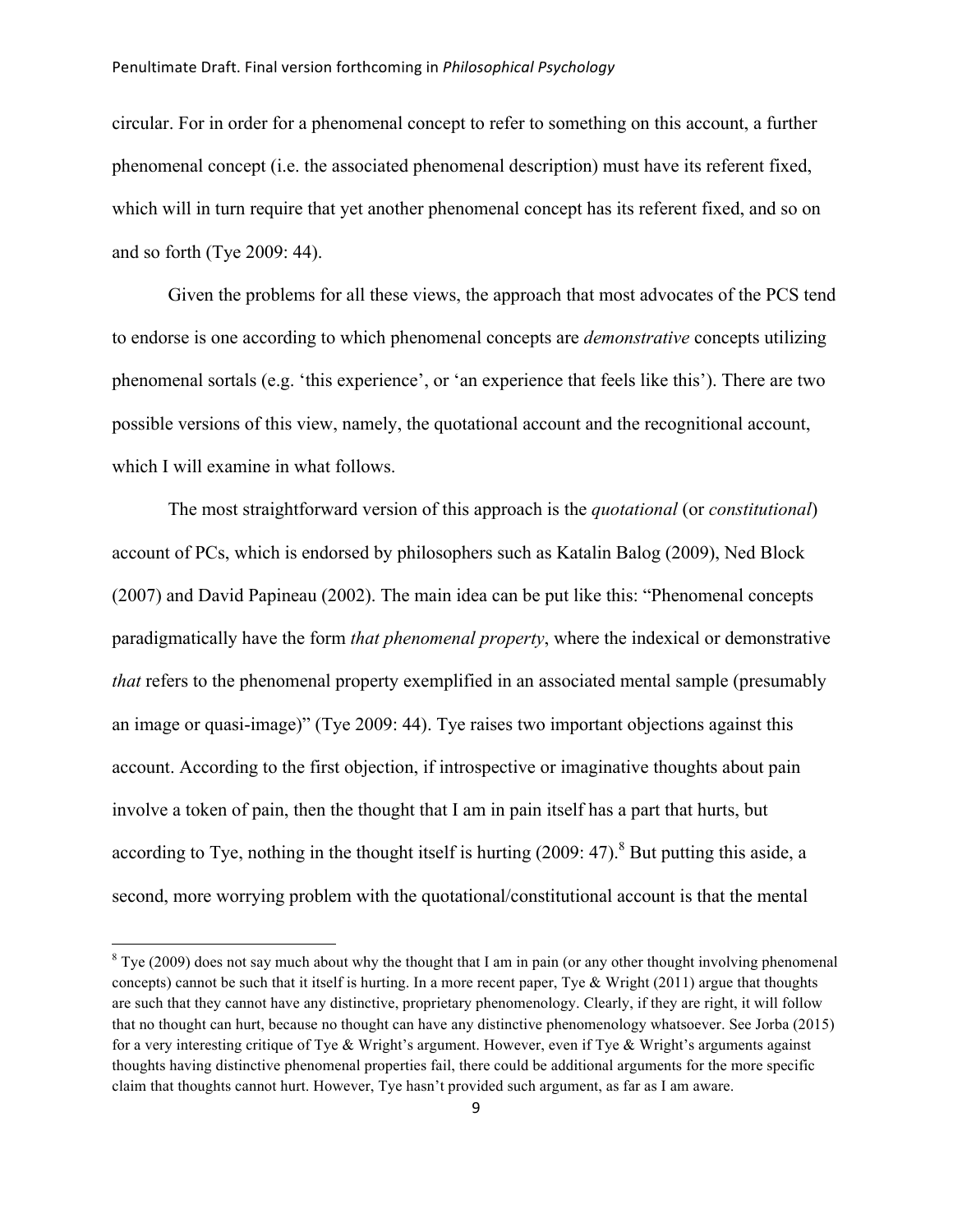token or sample that is supposed to be associated with each phenomenal concept will instantiate *not one but many* phenomenal properties. For instance, a token of an experience of seeing red will not only exemplify the phenomenal property *experience of seeing something red* but also the properties *experience of seeing something dark red* and *experience of seeing a color*. Therefore, a mental sample alone cannot determine which phenomenal property is picked out by the corresponding phenomenal concept (Tye 2009: 45; see also Loar 2003 and Levin 2007 for similar worries).

Ned Block has suggested a possible response to this worry: "What makes it the case that a token phenomenal property in a phenomenal concept serves as a token of one phenomenal type rather than another? … One answer is to appeal to dispositions … . The answer on the dispositionalist view is that it depends on the subject's disposition to, for example, treat another experience as falling under the same concept" (Block 2007: 283, fn. 32). That is, according to this response, a mere token of a phenomenal type cannot determine by itself which phenomenal property the corresponding phenomenal concept picks out: we need to supplement the phenomenal token with a disposition to treat other phenomenal tokens as falling under the same phenomenal concept.<sup>9</sup> However, Tye argues that Block's dispositional solution to what we can call the 'indeterminacy of reference' objection to the quotational/constitutional account does not work either, because it is circular again (in the same way that accounts that appeal to explicit phenomenal descriptions are, as we saw above). More precisely: According to the dispositional account, in order for a phenomenal concept C to refer to phenomenal property E, subjects must

<sup>&</sup>lt;sup>9</sup> In my view, and also according to Janet Levin (2007), this kind of "dispositional" solution to the "indeterminacy of reference" worry is typical of the recognitional account (as defended by Loar 1997), which has it that phenomenal concepts are recognitional concepts that are individuated by our recognitional abilities to treat other phenomenal tokens as "another one of those". However, Tye does not say whether the recognitional account is subject to the same worries as the dispositional account or not, although it does face other worries according to him, which I discuss below.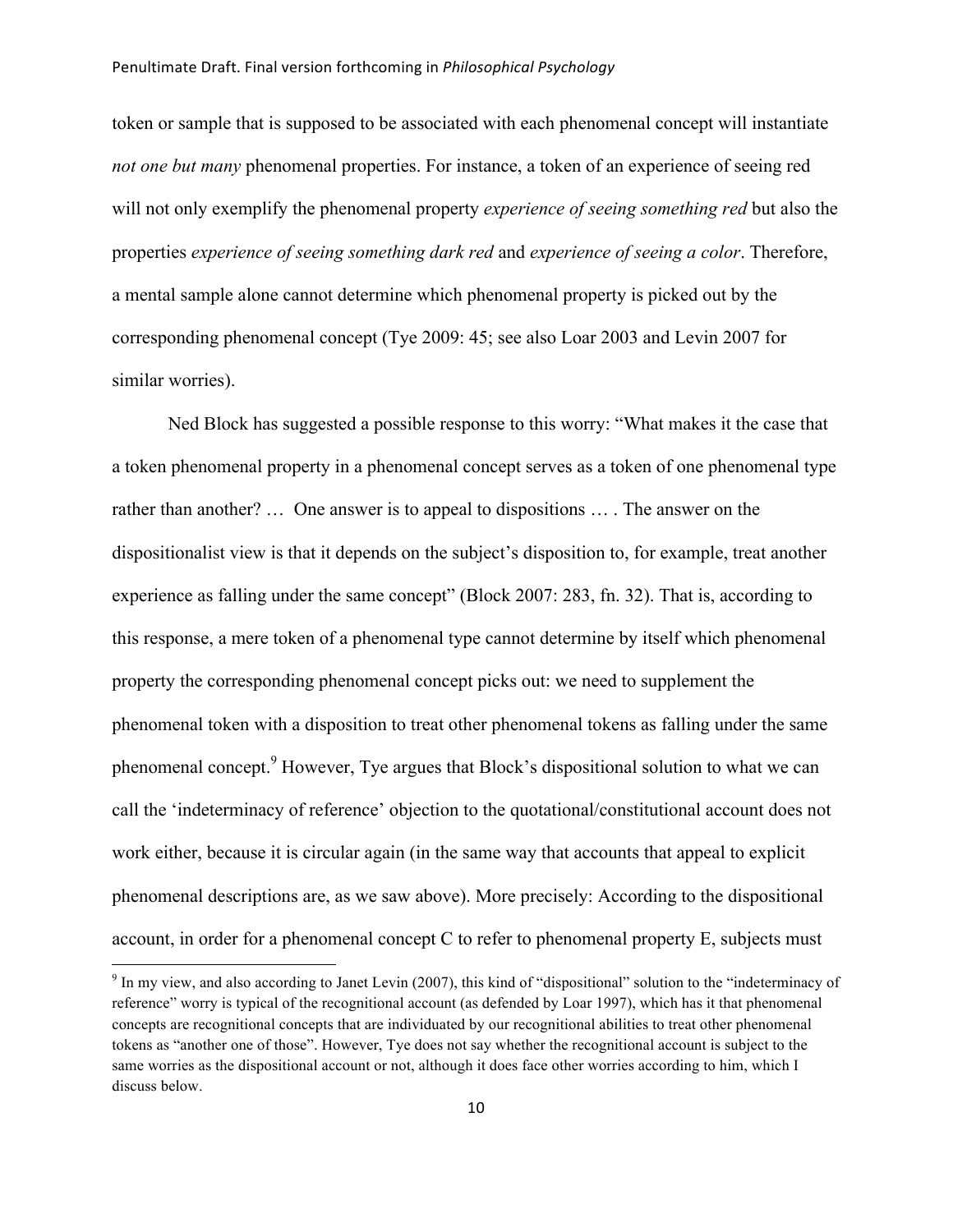have the disposition to judge some experiences as falling under the concept 'being the same experience as this', but this is another phenomenal concept. Hence, this account assumes that some phenomenal concept has its referent already fixed, in order to explain how phenomenal concepts get their referents fixed, which would be viciously circular (Tye 2009: 46).<sup>10</sup>

In my view, in order to respond to Tye's circularity worry, an advocate of a dispositionalist account of phenomenal concepts would have to make clear that the relevant dispositions at issue here are dispositions to identify some phenomenal tokens as being tokens of the same phenomenal type, *without* having to previously apply a further phenomenal concept of the form 'being a token of the same phenomenal type'. As Tye points out, Block seems to be aware of this worry, and suggests a similar solution: "No view of phenomenal concepts can sign on to the idea that an experience functions in a concept only under another phenomenal concept, since that would lead to a regress. My tentative thought is that there is a form of "taking" that does not amount to a further concept but is enough to explain the dispositions" (Block 2007: 283, fn. 32). However, Tye argues that "it is hard to see what he might have in mind" (2009: 205, fn. 7). In my view, there are at least two possible ways of developing this dispositional response: first, along the lines of Loar's *recognitional* account (which Tye does not accuse of circularity directly), and secondly, along the lines of Tye's earlier view (i.e. a *causal-teleological* account of content, which can solve the problem of circularity according to Tye). I will explain each account in turn in what follows, and how they can solve the circularity worry.

 $10$  For this reason, Tye believes that none of the first three approaches can succeed, that is, the only account of phenomenal concepts that could avoid all the objections so far is one according to which phenomenal concepts employ neither physical descriptions nor non-physical descriptions, nor phenomenal descriptions, nor phenomenal sortals. This corresponds to Tye's own earlier view, namely, the causal account of phenomenal concepts, which he now argues does not work either. We will examine this account and Tye's new objections against it below.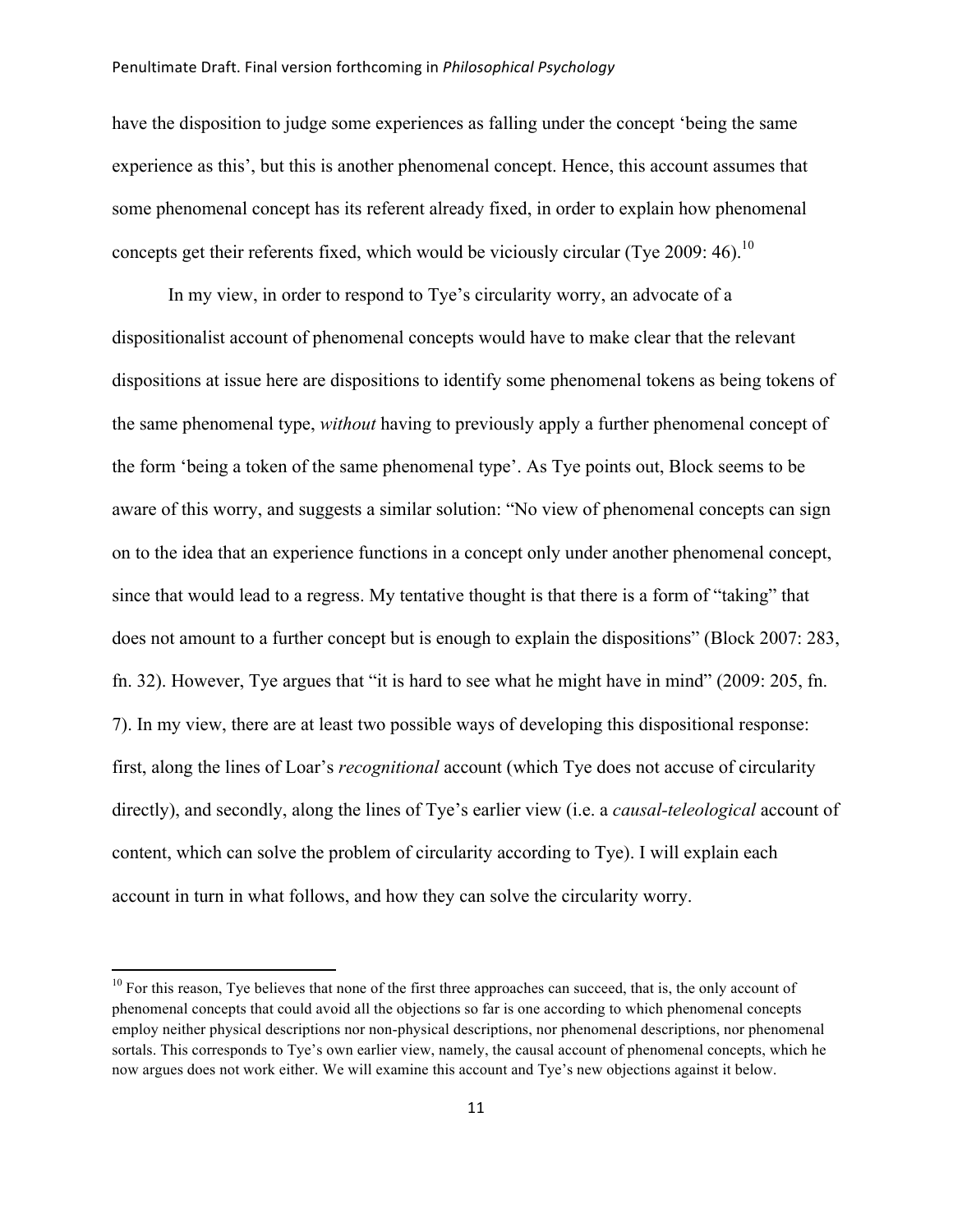According to the *recognitional* account of phenomenal concept, PCs are typedemonstrative concepts of the sort we use when we recognize things are being "one of those", and we do so without using any theoretical knowledge. According to this account, phenomenal concepts are individuated by our recognitional dispositions to apply the same phenomenal concept to phenomenal tokens of the same type. Brian Loar (1997) develops a view along these lines: he claims that phenomenal concepts refer to the phenomenal property shared by those phenomenal tokens that *trigger* the application of the concept. This suggests that phenomenal concepts can be applied in a direct manner, without involving the application of any other concept. In my view, this can provide a solution to the circularity worry voiced by Tye, because on this account, phenomenal concepts can fix their referents by means of phenomenal sortals such as 'another token of the same kind as this', without the need to previously apply a further phenomenal concept. Rather, the application of the phenomenal concept is triggered (in an automatic manner, so to speak) by all and only those phenomenal tokens that instantiate the corresponding phenomenal property.

Let's now turn to Tye's own earlier view of phenomenal concepts (first developed in his (2003), and which he now rejects). According to this view, known as the *causal* account of PCs, "phenomenal concepts are non-demonstrative, general concepts that refer directly without the assistance of any associated reference-fixers" (Tye 2009: 51).<sup>11</sup> A bit more precisely: A

 

 $11$  As I have suggested, in my view this account is very similar to Loar's recognitional account, and indeed to any dispositional account of phenomenal concepts, although Tye does not seem to agree. In his view, dispositional and recognitional accounts seem to posit a reference-fixing mechanism that involves phenomenal sortals, but according to Tye's causal account, PCs are non-demonstrative, and refer without the assistance of any associated referencefixers, as we have seen. I am not sure there is a deep, non-terminological disagreement here. One reason for thinking that phenomenal concepts are not demonstrative is that they do not seem to refer to different things in different contexts, but this is something that advocates of recognitional and dispositional accounts are aware of, and they still understand their accounts as claiming that PCs are demonstrative. In my view, the crucial idea behind this claim is that PCs fix their referents by means of internal "pointings" during introspection, and clearly both the recognitional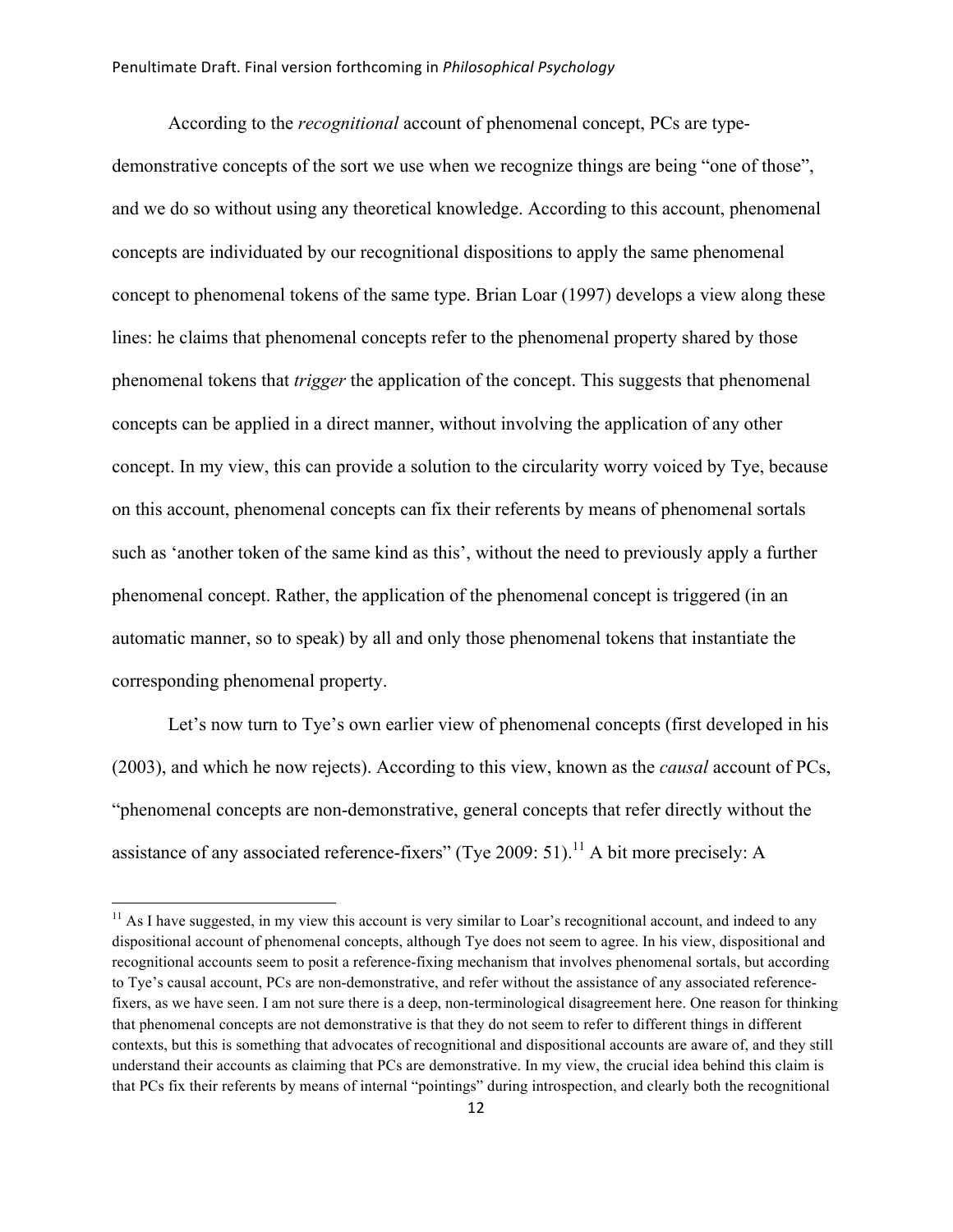phenomenal concept C refers directly to phenomenal quality Q iff, under normal conditions, C is tokened in an act of thought just in case Q is tokened and because Q is tokened (2009: 52). Tye argues that the causal account clearly does not lead to a vicious regress (unlike Block's dispositional account, in his view), because on this account phenomenal concepts refer directly: "It is not the case that in order for a given phenomenal concept to refer successfully, other phenomenal concepts must do the same, where these concepts refer successfully and so on without end" (2009: 54). However, Tye thinks that the causal account faces two other serious problems. First, if phenomenal concepts refer directly, then it follows that they do not have finegrained individuation conditions in the way that concepts are supposed to have: "Thus, if having fine-grained individuation conditions is partly definitive of what it is for a mental representation to be a concept, then phenomenal concepts are not really concepts at all" (2009: 54). In response: it is not clear to me that the notion of direct reference that is relevant here, namely, concepts that fix their referents by means of a causal or dispositional mechanism without relying on any theoretical knowledge, entails that the corresponding concepts do not have fine-grained individuation conditions. In particular, it could be argued that phenomenal concepts play a different functional or inferential role from that of co-referential physical concepts, and in this way they have fine-grained individuation conditions.<sup>12</sup> As Tye himself suggests, "phenomenal thought types play a different role in rationalizing explanations than non-phenomenal thought

<u> 1989 - Andrea Santa Andrea Andrea Andrea Andrea Andrea Andrea Andrea Andrea Andrea Andrea Andrea Andrea Andr</u>

and the dispositional view can endorse that. Finally, the crucial idea behind the recognitional and dispositional accounts, as I have suggested above, is that they maintain that PCs fix their referents by means of our dispositions to apply the concept to certain phenomenal tokens, or what is the same, by the disposition of certain phenomenal tokens to trigger the application of a certain fine-grained phenomenal concept. In my view, Tye's causal account also endorses this crucial idea. See Levin (2007) for further discussion of the causal-demonstrative account.  $12$  I return to this point in sect. 4 below.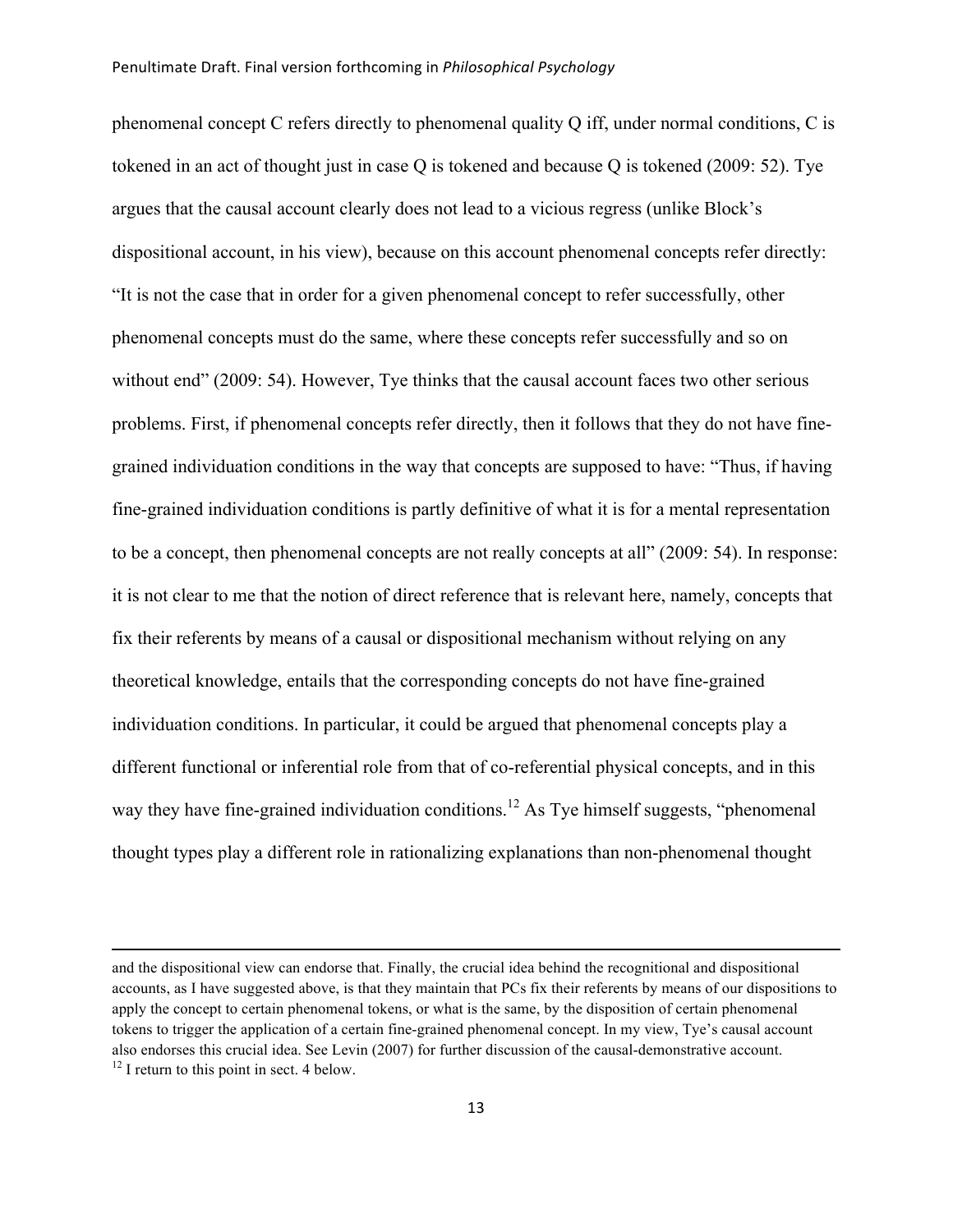types … . Phenomenal thoughts exercise different concepts—*phenomenal* concepts (whose difference from non-phenomenal concepts … is given by their functional role)" (2009: 55).

However, Tye argues that even if we accept that phenomenal concepts have a different functional role than the corresponding co-referential non-phenomenal concepts (and therefore this could account for their fine-grained individuation conditions), this still cannot account for the new knowledge that Mary gains after leaving her black-and-white room. He says:

*What* Mary thinks is not new when she leaves her room. What is new is the *way* in which she is thinking what she is thinking. That isn't enough. What Mary knows before time *t* (the time of her release) is exactly the same as what she knows after time *t*. But if what she knows before and after her release is the same, she does not make a discovery in any robust sense. This is counter-intuitive. (2009: 55)

In response: According to the *a posteriori* (or type-B) physicalist strategy that we are examining here, Mary's new knowledge can be explained in terms of her acquiring new thoughts about the very same old facts. So, there is a sense in which it is true that what is new is not *what* she is thinking but rather the *way* she is thinking about it. But this is just another way of stating the view, so merely asserting this cannot constitute an objection against the view. Perhaps the underlying worry here amounts to the claim that it is very intuitive that Mary learns something *substantive*, whereas the claim that Mary acquires a new thought by virtue of acquiring a new concept that is co-referential with other concepts she already possessed (but plays a different functional role) couldn't possibly capture the sense in which what she learns is substantive. But in my view, this way of putting the worry begs the question against the *a posteriori* physicalist,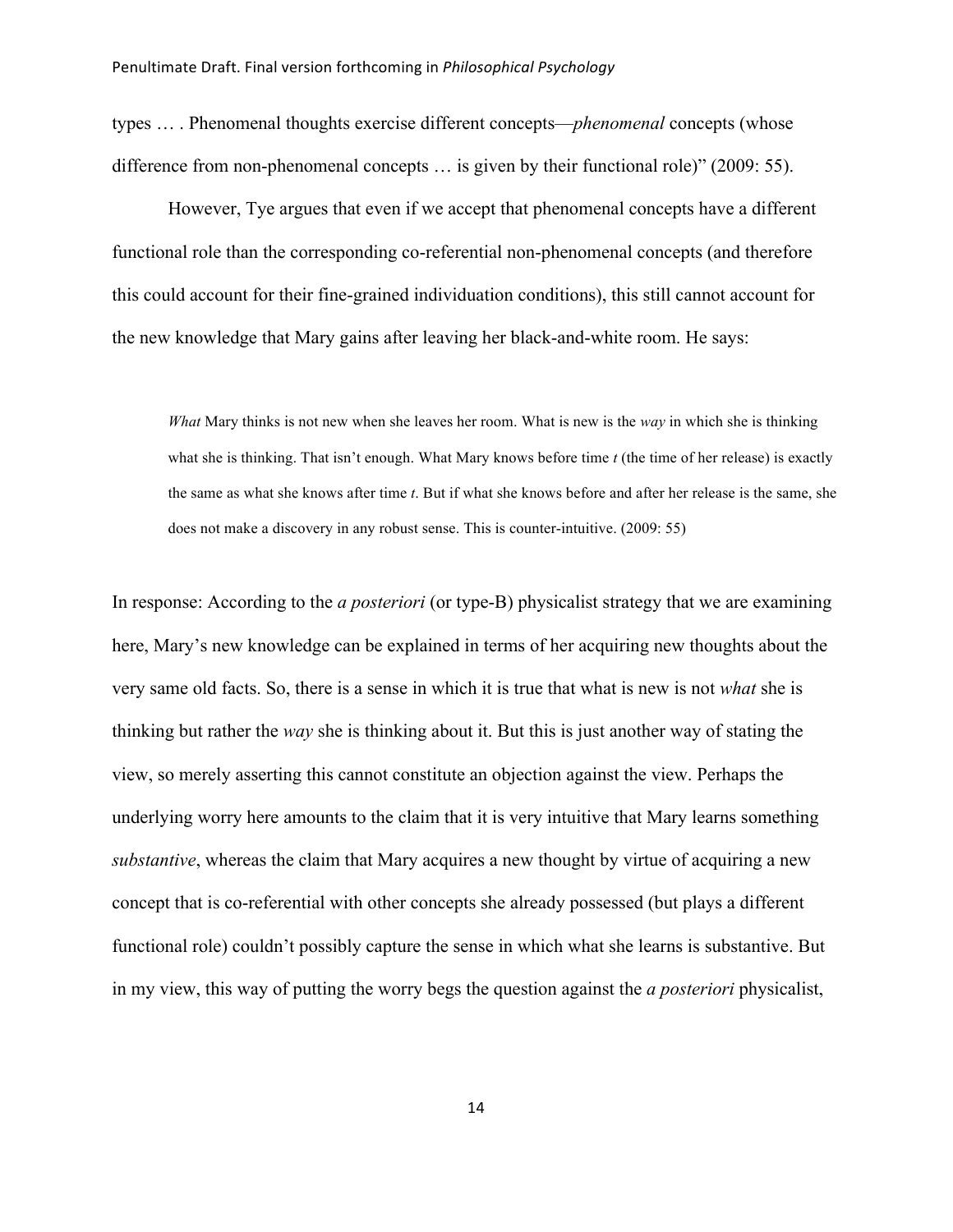or at least needs further motivation. (In what follows, I will discuss several ways of developing the idea that phenomenal knowledge is substantive.)<sup>13</sup>

To recap: we have seen that in order to avoid the circularity worry, phenomenal concepts had better not fix their referents in terms of explicit phenomenal descriptions or sortals, because otherwise this would lead to an infinite regress. Instead, we should appeal to purely recognitional dispositions or causal-teleological reference-fixing mechanisms. But this gives rise to the following question: can accounts along these lines explain the sense in which Mary's new knowledge is substantive? This question will be the focus of the next section.

# *3. Phenomenal Concepts and Revelation*

 

Joseph Levine has provided a useful elaboration of the idea that accounts of phenomenal concepts should explain the sense in which phenomenal knowledge is substantive. He says: "The first-person access we have to the properties of experience seems quite rich; we are afforded a very substantive and determinate conception of a reddish experience merely by having it" (2007: 163). In addition, he argues that accounts of phenomenal concepts that appeal to the notion of *acquaintance* or *cognitive presence* (such as quotational or constitutional accounts) cannot really explain the sense in which the knowledge provided by phenomenal concepts is substantive. He argues that according to those accounts, "the physical presence of an instance of the phenomenal

 $13$  See Veillet (2015) for an excellent survey of different ways of understanding the claim that phenomenal knowledge is substantive. She makes a similar point, namely, that understanding the substantivity of Mary's new phenomenal knowledge in terms of grasping new properties begs the question against the physicalist, since that would require the existence of non-physical properties. My point here is a bit different but closely related: I am claiming that since the a posteriori physicalist argues that the sense in which Mary learns something new is due to the fact that she entertains new thoughts about old facts, the opponent cannot just assert that Mary's new knowledge doesn't consist in the *way* in which she knows something but rather in *what* she knows. This claim would require independent motivation, as Veillet argues.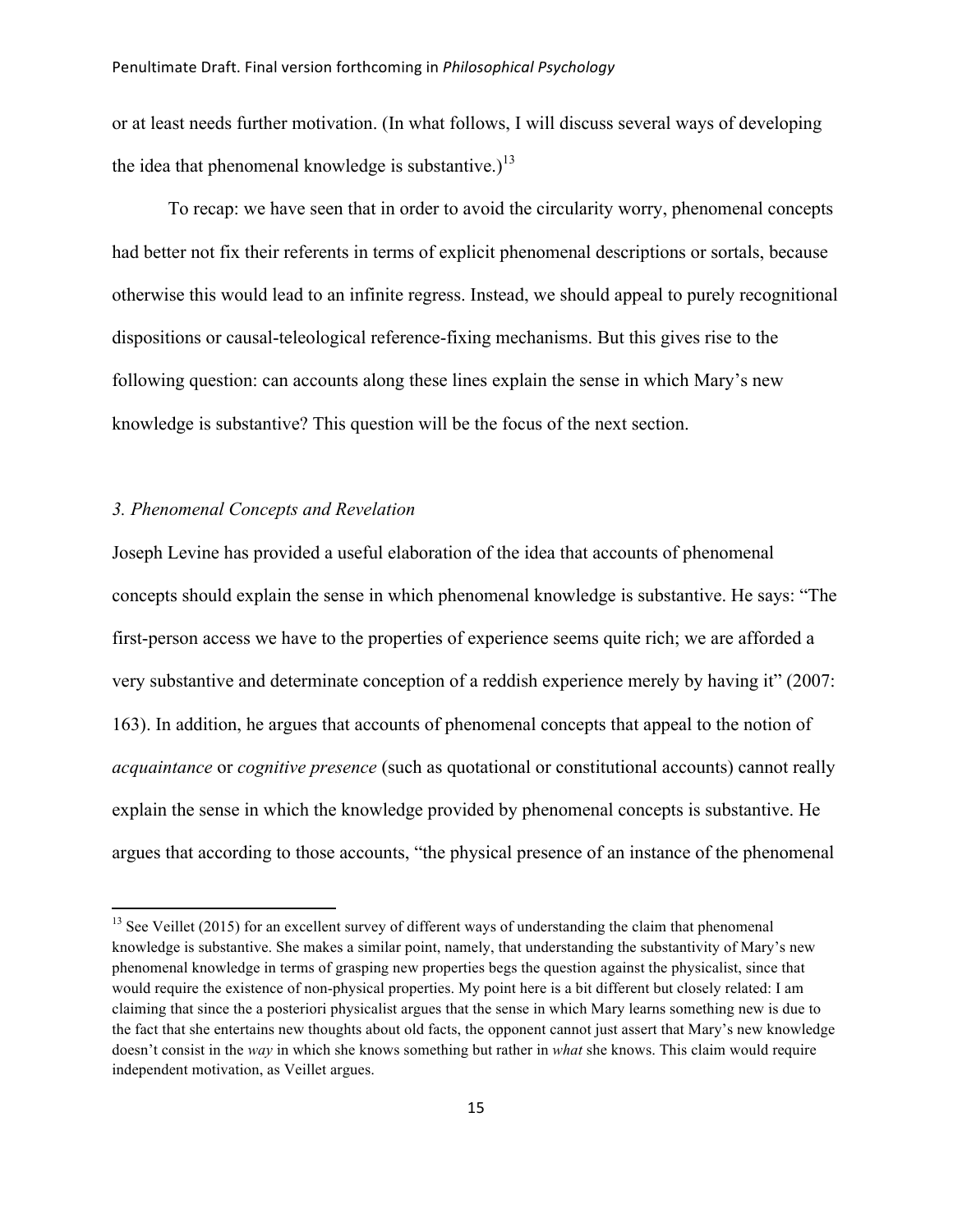property is supposed to explain this especially immediate and intimate cognitive relation between phenomenal concepts and their objects … . Yet … is not clear why, or how, physical presence translates into cognitive presence" (2007: 162). Independently of what we think about this objection to the quotational/constitutional account, what is interesting here is that Levine is assuming that a successful account of phenomenal concepts should explain "the specially intimate cognitive relation afforded by phenomenal concepts" (2007: 162), or a bit more controversially, "the doctrine that the essential nature of that with which we are acquainted is revealed thereby"  $(165)^{14}$ 

More recently, Philip Goff (2011) has provided a very interesting defence of the view that accounts of phenomenal concepts should explain how phenomenal concepts can provide that special kind of substantive knowledge about their referents. In particular, he argues that any version of *a posteriori* physicalism (including the PCS) is committed to a very problematic view of phenomenal concepts, namely, that phenomenal concepts are *opaque*. He characterizes opaque concepts as follows: "Let us say that a concept *C* of a property *F* is opaque iff *C* reveals nothing of what it is (or what it would be) for an object to have *F*" (2011: 192). Some examples of nonopaque concepts include: *being a friend*, and *being spherical in Euclidean geometry*. He adds: "When I reflect carefully on the phenomenal concept of pain, it seems to me that it is not opaque

<sup>&</sup>lt;sup>14</sup> Interestingly, Levine introduces two different views here. One view is the idea that phenomenal experiences are such that when we have a phenomenal experience, we are thereby aware of the nature or essence of that experience. The second view is the claim that if one possesses a phenomenal concept, one knows *a priori* the nature or essence of the corresponding phenomenal state. These two views could in principle come apart: one could hold the former but argue that it has nothing to do with phenomenal concepts, or one could hold the latter and say that having an experience is not sufficient in order to possess the corresponding phenomenal concept, and that only when one possesses the phenomenal concept can one know *a priori* what it takes for something to instantiate the corresponding phenomenal property. For a very interesting discussion of the former view see Damnjanovic (2012) (who argues that it is compatible with physicalism) and Nida-Rümelin (2007) (who argues that it is not). For further discussion of the latter view, see Schroer (2010) (who argues that it is compatible with *a posteriori* physicalism) and Holman (2013) (who argues that it is not, as Goff (2011) does). Here I focus mainly on the second view.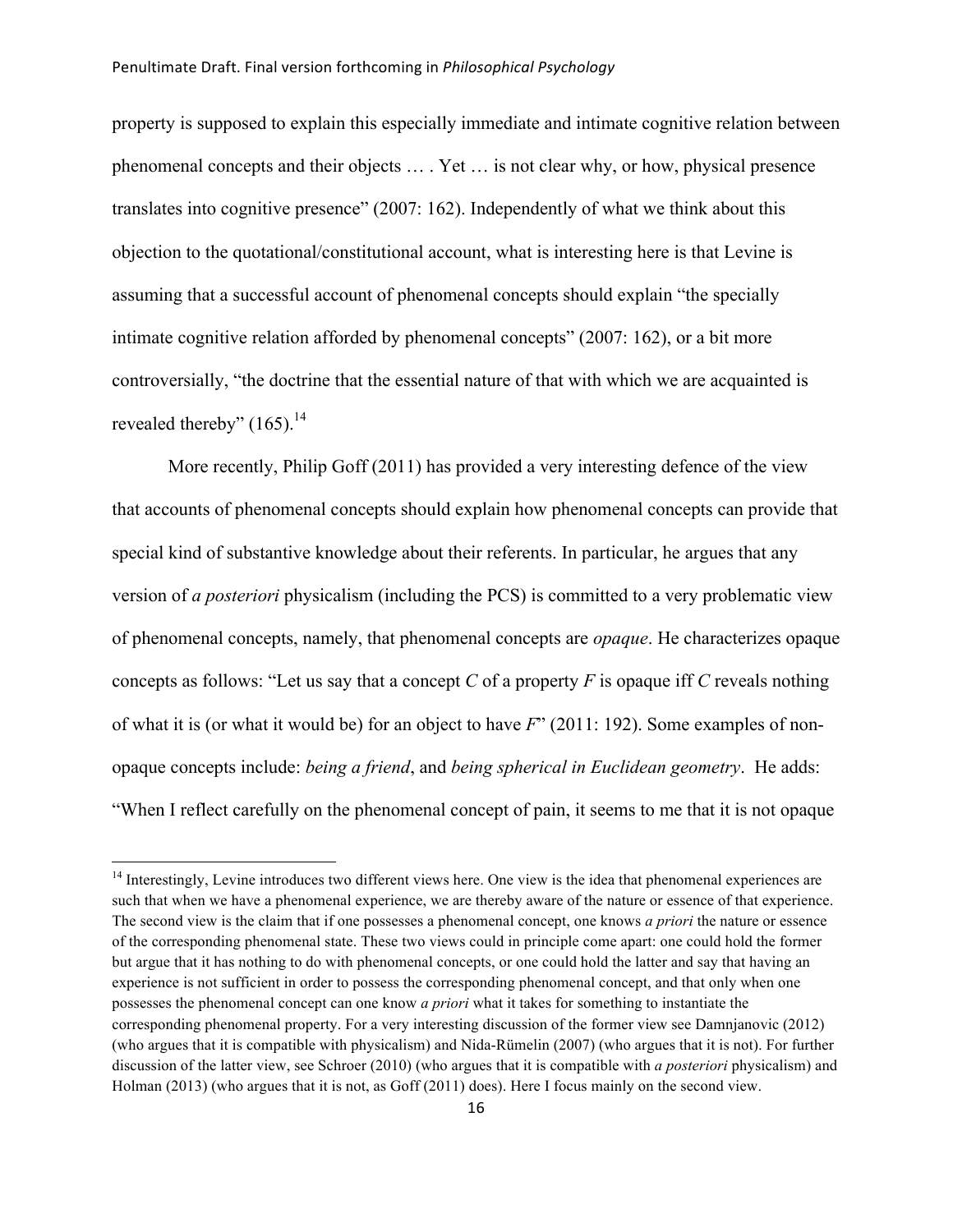<u> 1989 - Johann Stein, fransk politik (d. 1989)</u>

in this sense: at least something of what it is for something to feel pain is knowable *a priori*" (193). That is, Goff thinks that it is clear that phenomenal concepts do reveal something about what it is for something to instantiate the corresponding phenomenal states, and therefore they are not opaque. He contrasts opaque concepts with *transparent* concepts, which reveal all essential properties of the referent, and with *translucent* concepts, which reveal some but not all the essential properties of the referent.<sup>15</sup>

I agree that this is an important challenge to *a posteriori* physicalism. A central question, then, is whether there is any account of phenomenal concepts that the PCS could endorse, which allows us to maintain that phenomenal concepts are either transparent or translucent. In my view, the first thing an *a posteriori* physicalist should say in order to explain how phenomenal concepts reveal something about the nature of their referent is that phenomenal concepts and physical concepts can provide two conceptually distinct ways of knowing the nature of the same properties.16 But, if so, what essential properties of phenomenal states are revealed by

<sup>&</sup>lt;sup>15</sup> Again, we can distinguish here two different claims, or two different ways of understanding the general intuition that phenomenal knowledge is substantive. (I am drawing here on Veillet's (2015) excellent discussion.) On the one hand, we have the claim that Mary learns something substantive when she sees red for the first time. This could amount to the claim that our phenomenal beliefs involve a rich and substantive content that, say, the quasiphenomenal belief that Zombie-Mary forms when she "sees" red for the first time doesn't involve, given that she lacks a phenomenally conscious state. On the other hand we have the claim that possessing phenomenal concepts puts one in a position to know what it would take for something to instantiate the corresponding referent. As Veillet (2015) suggests, these two claims could come apart. On the one hand, someone could hold that our phenomenal concepts put us in a position to know certain truths about phenomenal states a priori, but that Zombie-Mary would also have this knowledge. On the other hand, someone could hold that Mary gains some substantive knowledge that Zombie-Mary lacks, but that this is not due to the special nature of phenomenal concepts, but to something else, say, the fact that Mary is acquainted with phenomenal redness but Zombie-Mary isn't. As Veillet argues, these different claims about phenomenal knowledge being substantive are controversial, and not all physicalists have to accept all of them. In this paper, I am mainly focusing on the second understanding of the notion of substantivity, according to which phenomenal concepts reveal something of what it takes for something to instantiate the corresponding property. What I want to argue is that there are accounts of phenomenal concepts that can explain this intuition, while at the same time avoiding circularity.

 $^{16}$  Goff (2011) calls this thesis 'TDI', that is, "thesis of dubious intelligibility". In Diaz-Leon (2014), I argued that this thesis can be made intelligible. See also Elpidorou (2015) for further discussion.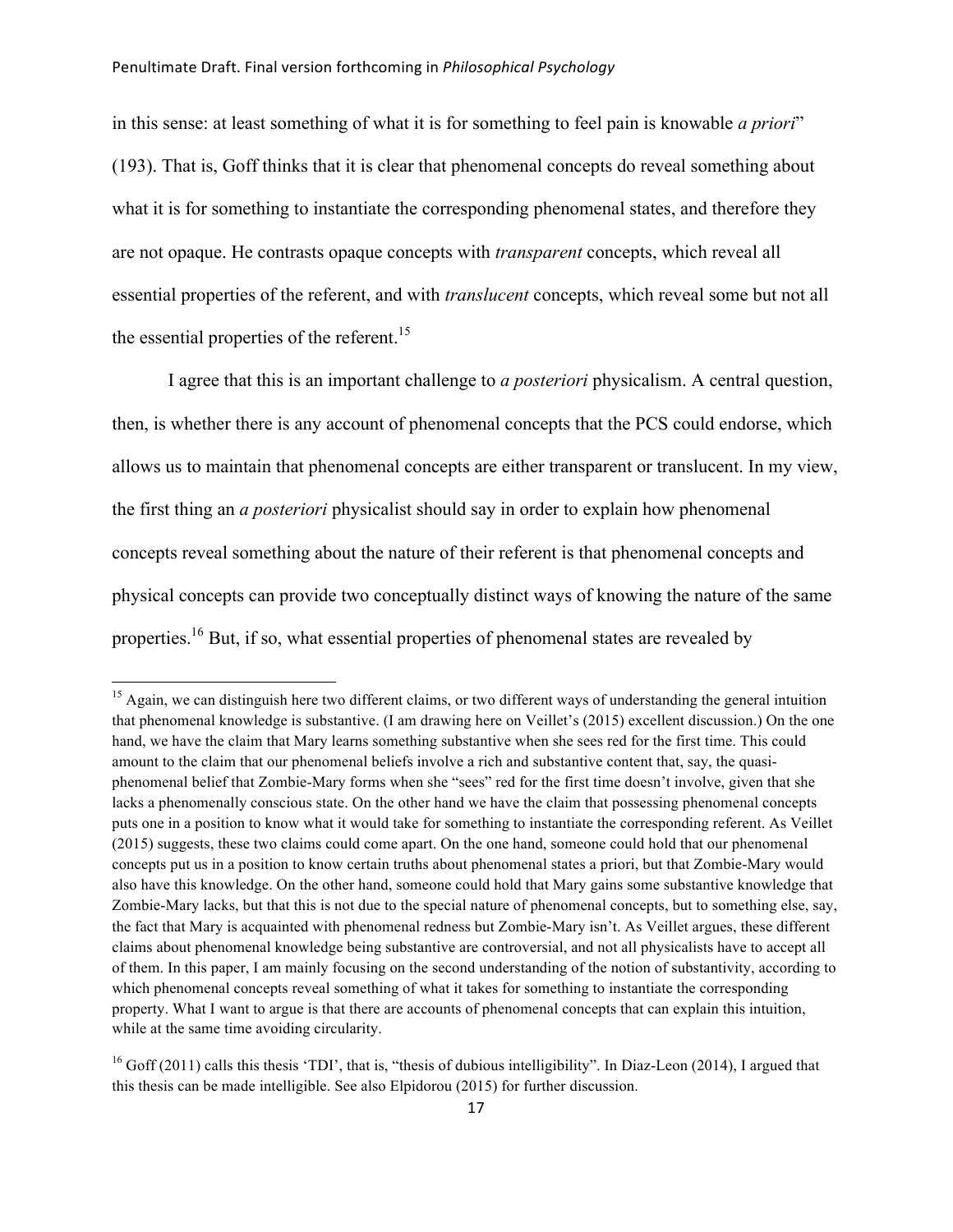phenomenal concepts? My answer is that phenomenal concepts are at least translucent concepts, in the sense that possessors of phenomenal concepts are in a position to know at least some conditions for the concept to be satisfied. More precisely, possessing a phenomenal concept puts the subject in a position to know application conditionals<sup>17</sup> of the following form *a priori*:

(1) If *x* falls under the concept PAIN, then *x* is a mental state that feels like pain.

(2) If *x* is a mental state that feels like pain, then *x* falls under the concept PAIN.

That is, possessors of phenomenal concepts know at least some necessary or sufficient conditions for the phenomenal concept to be satisfied, typically in terms of further *phenomenal concepts*. This suffices, in my view, to do justice to the intuition that phenomenal concepts reveal something about the nature of their referents. A worry will immediately arise: these conditionals stated above do not seem to appeal to distinct phenomenal concepts, but rather to the very same phenomenal concept that they try to characterize. In response, I agree that the conditionals above are in a sense trivial, but they are not entirely vacuous: for instance, (1) reveals some necessary properties of pain, namely, that it is a mental state and that it feels like something. In my view, this sort of conceptual connections among phenomenal and other mental concepts can help to explain the intuition that phenomenal concepts reveal some essential properties of their referents. On the other hand, (2) states some sufficient conditions for something to fall under PAIN, or to instantiate the property of being in pain. Again, in my view to know an application conditional like (2) is a way of knowing something of what it takes for something to be in pain.

<sup>&</sup>lt;sup>17</sup> The notion of application conditional that I have in mind here is that developed by Chalmers & Jackson (2001). Strictly speaking, the application conditionals that Chalmers & Jackson focus on are application conditionals that state (non-trivial) sufficient conditions for something to fall under a concept, such as "If *x* is F, then *x* falls under C". Here I focus both on conditionals that state sufficient conditions, such as (2), and on conditionals that state necessary conditions, such as (1).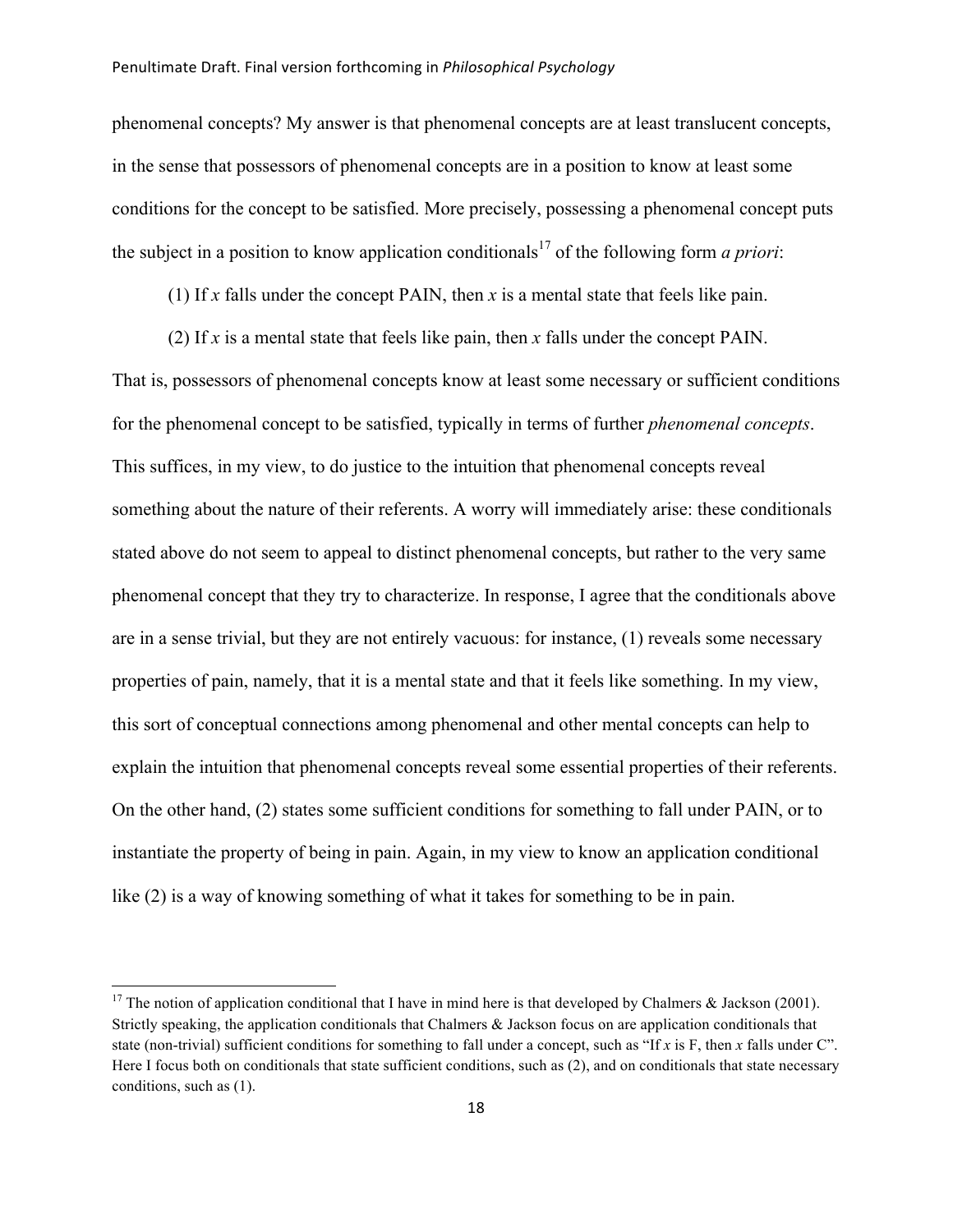In addition, we could also appeal to some conceptual connections between phenomenal concepts and some general, non-phenomenal, theoretical concepts, such as the following:

(3) If *x* is a number, then *x* is not a red sensation. (Stoljar 2005: 479)

(4) If *x* is phenomenally conscious, then *x*'s subject can become aware of *x*.

Crucially, these general conceptual truths are still compatible with the claim that microphysical truths do not entail phenomenal truths *a priori* (and therefore the epistemic gap still obtains). 18

## *4. A New Dilemma for the Phenomenal Concept Strategy?*

 

We have seen that there are at least two desiderata in order to formulate a satisfactory account of phenomenal concepts: (i) our account should not be circular, and (ii) our account should not make phenomenal concepts opaque. We have seen in section 2 that we can solve the circularity worry in terms of accounts that explain the reference-fixing of phenomenal concepts by means of recognitional abilities or dispositions, without appealing to any further phenomenal descriptions or sortals. However, as we have seen in section 3, it could be argued that accounts of this sort will have the consequence that phenomenal concepts are opaque, that is, they do not reveal anything of what it would take for the phenomenal property to be instantiated. But as I have

 $18$  Schroer (2010) has developed a similar response to the opaqueness worry. He says: "our phenomenal concepts provide a more substantial characterization of the intrinsic nature of the phenomenal colours—a nature that underpins the relations of resemblance that they stand in, relative to one another—than the meagre demonstrative characterization of 'that quality'" (p. 512). That is, Schroer argues that whereas phenomenal concepts reveal something about the intrinsic nature of phenomenal states, namely, their relations of resemblance and their sharing component elements, this information provided by phenomenal concepts is not sufficient to allow us to infer phenomenal truths from physical truths *a priori*. According to my view, it is also the case that phenomenal concepts reveal some general information about phenomenal states *a priori*, which is still not enough to close the epistemic gap, but I want to remain neutral on the nature of the information that is so provided. I am not committed to Schroer's claim that the relations of resemblance among phenomenal states are constitutive of phenomenal states, and in addition that phenomenal concepts reveal those relations. The examples of *a priori* conditionals revealed by phenomenal concepts that I offer here are less controversial, since they focus on very general conceptual connections such as the inference from being a red experience to being a colour experience, or from being an experience to being a mental state and therefore not a number, and so on.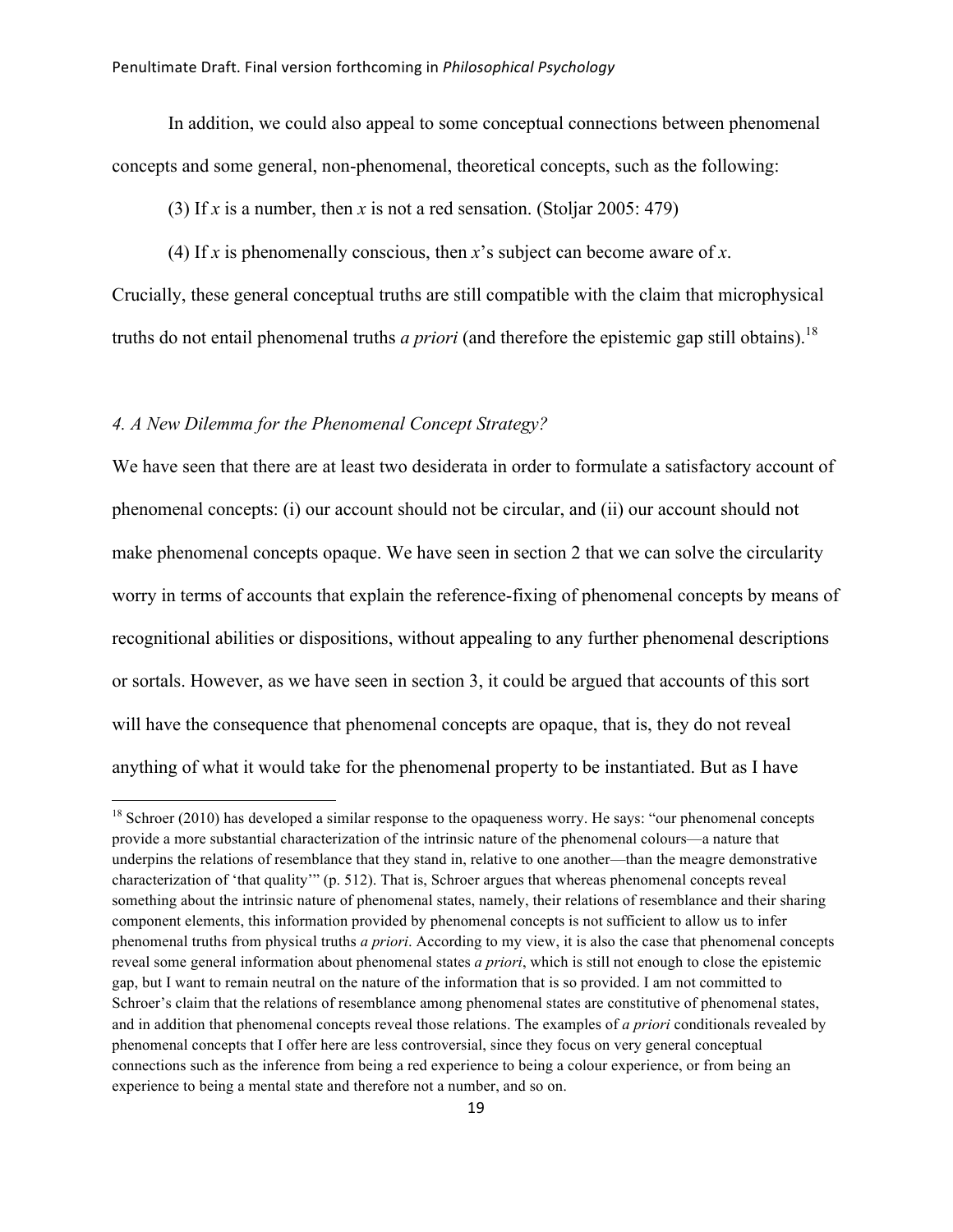argued, there is no good reason to believe that there is just one way of revealing (at least something of) what it would take for the property to be instantiated. We could explain the intuition that phenomenal concepts reveal something of what it is like to be in pain in terms of our *a priori* knowledge of conditionals such as (1-4). However, a final worry is still lingering: according to my account of what makes phenomenal concepts translucent concepts (and therefore not opaque), phenomenal concepts seem to be conceptually connected to some further phenomenal descriptions. On the other hand, I have said that if we want to avoid the circularity worry, phenomenal concepts cannot fix their referents in terms of further phenomenal concepts. Are these two solutions in tension? If so, this would be bad news indeed for the advocates of the PCS, because we need to posit an account of phenomenal concepts that can overcome the circularity worry and the opaqueness worry at the same time. In other words, we need an account of phenomenal concepts that can avoid circularity, without entailing that phenomenal concepts are opaque.

In my view, there is a way of reconciling these two aims. The crucial idea is the following: we can hold that although the reference-fixing mechanism for phenomenal concepts is purely causal/dispositional or recognitional, phenomenal concepts are nonetheless *a priori* connected with other phenomenal concepts (and perhaps also with some non-phenomenal theoretical concepts). I just gave some examples of these conceptual claims above (1-4). Another one is this:

(5): If *x* is an experience of dark red, then *x* is an experience of red. This conditional claim seems clearly *a priori* (or at least a central, non-negotiable belief about red experiences), but in my view this claim is perfectly compatible with a dispositional or recognitional account of the reference-fixing of phenomenal concepts. An interesting question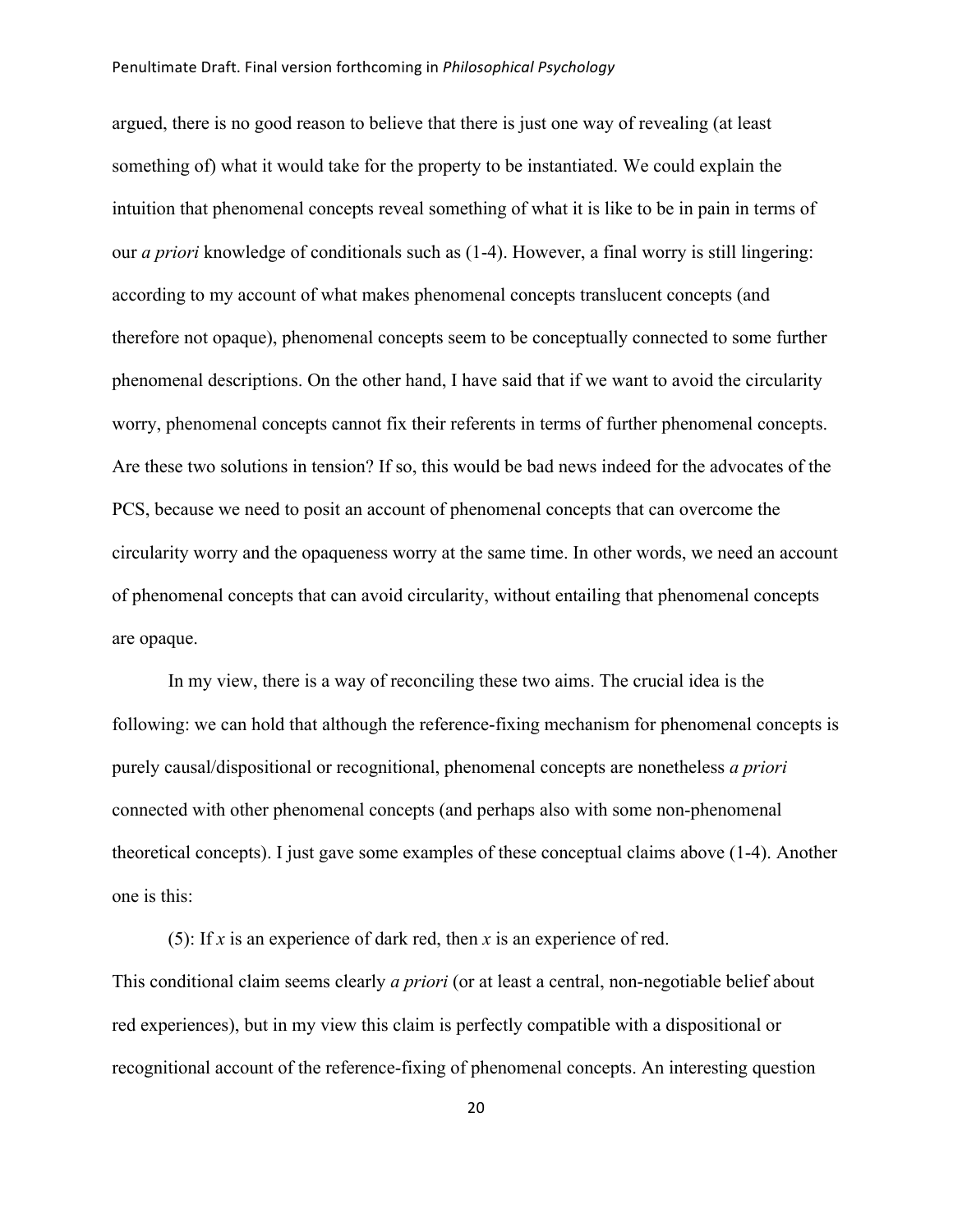here is what the source of this *a priori* knowledge is, if phenomenal concepts do not fix their reference by means of descriptions but just in terms of recognitional dispositions, as the PCS says. In general, I am sympathetic to *analytic* accounts of apriority, according to which *a priori* knowledge depends on the semantic properties of our concepts, and the conceptual or inferential connections that they enter in, which are partly constitutive of their content.<sup>19</sup> In this way, we can explain why the mere possession of a concept that is constituted in part by certain conceptual or inferential connections will put a subject in a position to know those inferences *a priori*, namely, because if someone possesses the concept then they have access to those inferential connections that are constitutive of the concept. However, the challenge here for the PCS is that the inferential role of phenomenal concepts is extremely thin, according to the PCS. In particular, phenomenal concepts are exceptional, and different from most other macroscopic concepts, in that they do not refer by description, that is, they do not just refer to whatever satisfies their associated inferential role, but rather, and crucially, by means of a recognitional disposition that is triggered by certain phenomenal tokens of a certain type in certain conditions. So, does this account allow for the existence of any substantive conceptual connections among phenomenal concepts themselves, and among phenomenal concepts and other non-phenomenal concepts, as would be required in order to solve the opaqueness worry? In my view, this challenge can be met. What we need is to posit some general *a priori* connections among some general concepts, such as the concept of experience, or even the more general concept of mental state, and other physical/functional or theoretical concepts, and then the particular *a priori* or conceptual truths that we are seeking (such as (1-5)) will automatically follow from these general conceptual truths. For instance, (5) arguably follows from (6), plus some plausible assumptions:

 $19$  See Boghossian (2003) for a compelling defence of this analytic conception of a priori knowledge.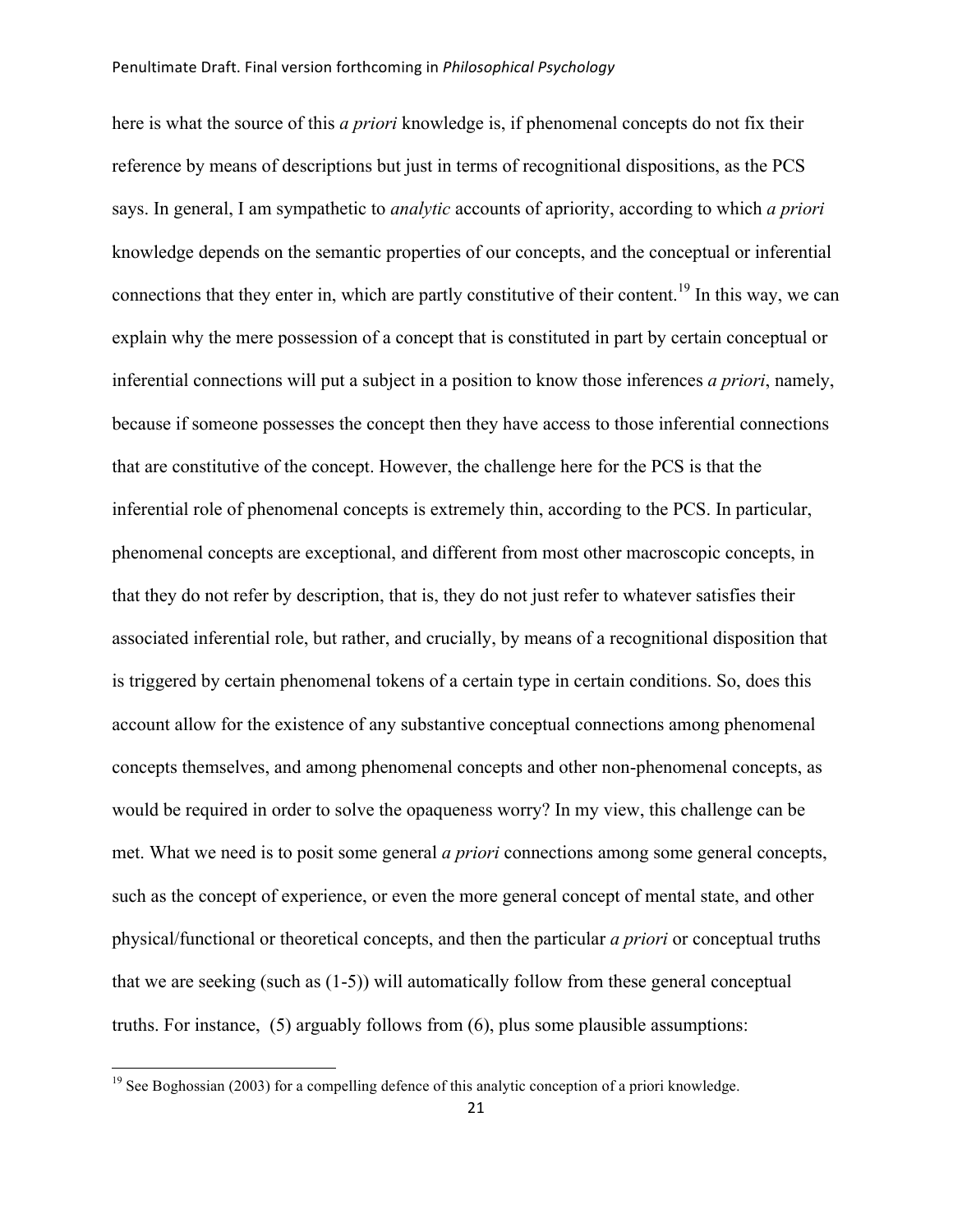(6) If *x* is an experience of a dark shade of colour X, then *x* is an experience of colour X. Likewise, the *a priori* truth (3) above follows from some more general *a priori* truths, namely the following:

(7) If *x* is a number, then *x* is not a mental state.

(8) If x is not a mental state, then x is not a red sensation.<sup>20</sup>

My central point here is that it is perfectly compatible, on the one hand, to endorse an account of the reference-fixing of phenomenal concepts in terms of recognitional dispositions, where what fixes the reference of a phenomenal concept is the fact that its application is triggered by certain phenomenal tokens of a certain type (rather than another), and on the other hand, to accept some very general conceptual or *a priori* truths such as (6-8) above (which in turn will entail a priori some more specific truths such as (3) and (5)). That is to say, the claim that (a) phenomenal concepts refer by means of a causal or recognitional mechanism rather than by description is compatible with the claim that (b) phenomenal concepts have a limited but not entirely vacuous inferential role, in part due to very general conceptual connections like (6-8), which give rise to many more specific conceptual truths involving more specific phenomenal concepts such as (3) and (5) above. As I said at the end of section 2, advocates of the PCS need to appeal to the different functional or inferential roles of co-referential phenomenal and physical concepts, in order to explain how phenomenal concepts have fine-grained individuation conditions, so that for example concepts such as 'pain' and 'c-fibre firing' turn out to be different concepts even if they have the same referents. What I am suggesting here is that we can also appeal to the distinctive inferential roles of phenomenal concepts in order to explain why the possession of

 

 $20$  I used a similar example in order to defend the PCS from a related objection by Stoljar (2005), in Diaz-Leon (2008).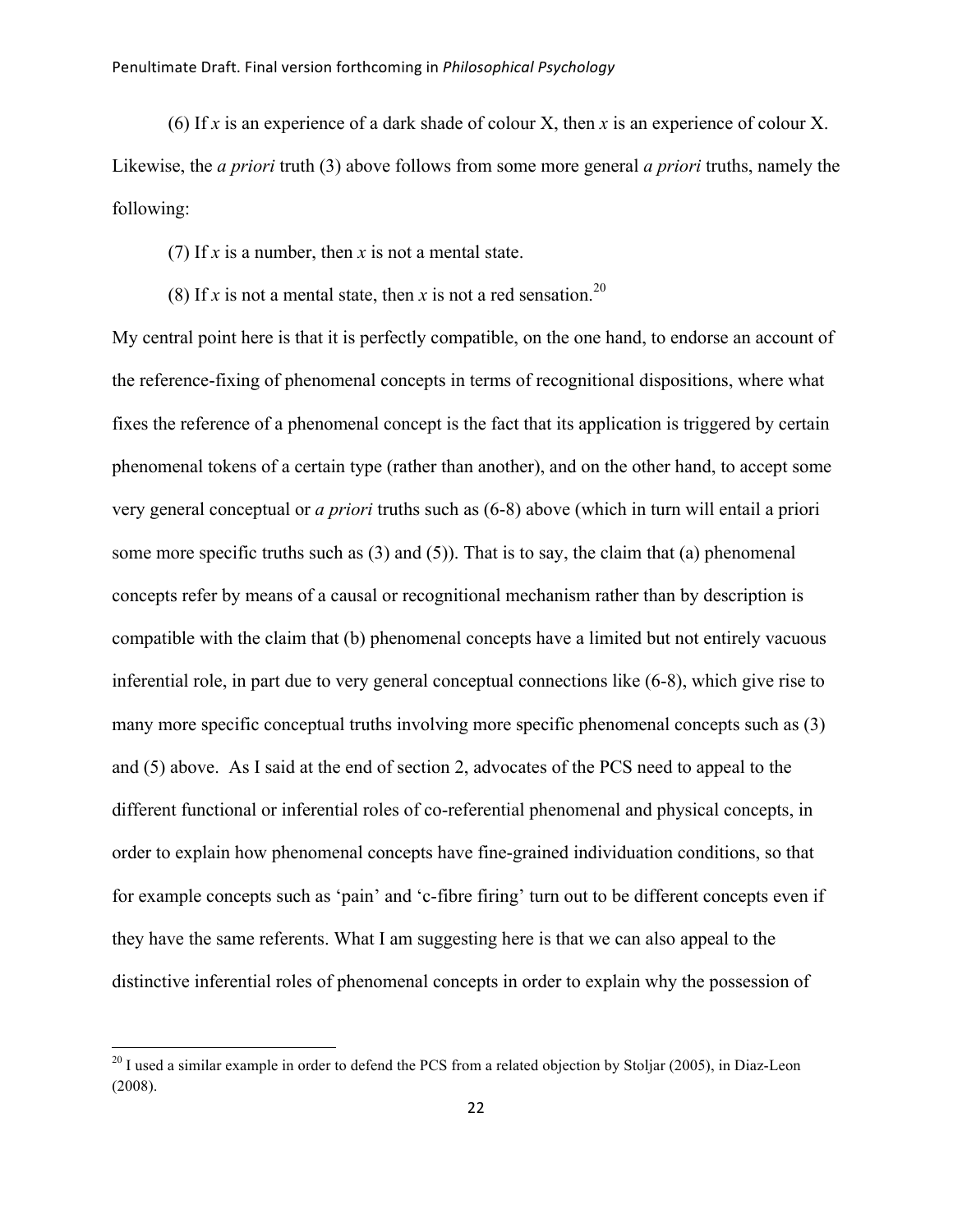phenomenal concepts allows the subject to gain some substantive knowledge about the nature of the phenomenal properties, or in other words, why it puts the subject in a position to know at least something of what it would take for the concept to be instantiated.<sup>21</sup>

However, it could be argued that if those conditionals above are *a priori*, that is because phenomenal concepts refer by description (or are associated with sortals), some of which will be *phenomenal* descriptions (or sortals), which might give rise again to the circularity worry. Otherwise, how could these inferences be *a priori*? According to the view I am proposing here, phenomenal concepts are mental representations that fix their reference in virtue of being associated with dispositions to be applied to certain phenomenal tokens. That is, if a certain mental representation C\* is triggered by phenomenal tokens of a certain phenomenal property  $P^*$ , then that mental representation will refer to phenomenal property  $P^*$ . This solves the circularity worry. At the same time, I want to suggest that that phenomenal concept is inferentially connected with other concepts. For instance, that phenomenal concept  $C^*$  could be connected with the phenomenal concepts 'colour experience' and 'experience of dark red', such that the subject is disposed to infer '*x* is  $C^*$ ' from '*x* is an experience of dark red', and to infer '*x* is a colour experience' from '*x* is  $C^*$ '. This suggests that  $C^*$  has an inferential role corresponding to our concept 'experience of red'. In my view there could be mental representations that are associated with these two kinds of dispositions: on the one hand, a disposition to be applied to certain phenomenal tokens (which is crucial in order to fix the referent), and on the other hand a disposition to be inferred from other mental representations. We could imagine a mental representation that only satisfies the first kind of disposition. These would be purely opaque

<sup>&</sup>lt;sup>21</sup> Levin (2012) talks about the *conceptual background* of recognitional concepts, which can guide their referencefixing. In my view, this is similar to the idea that phenomenal concepts, *qua* recognitional concepts, can be associated with "thin" inferential roles that put some constraints on their referents.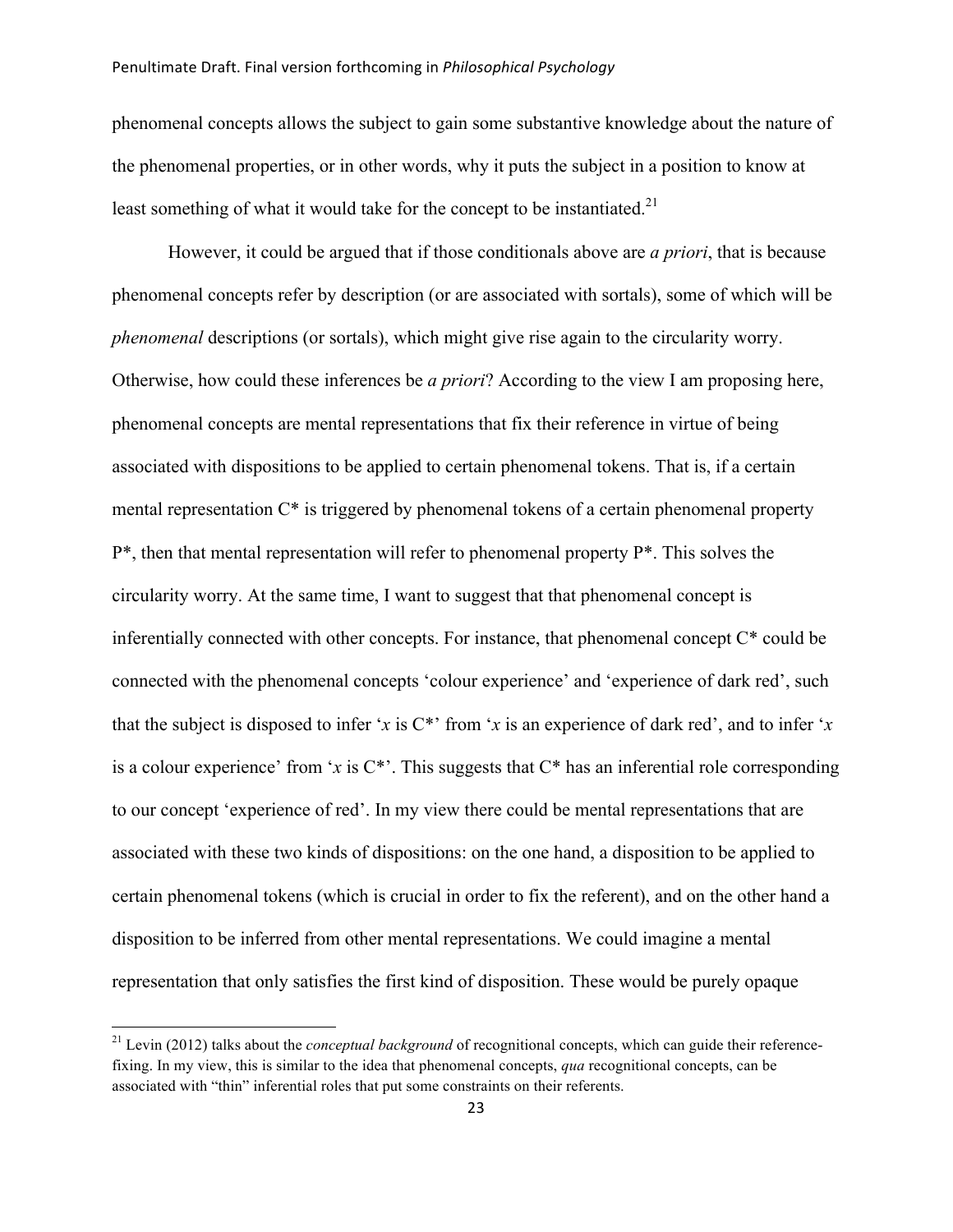concepts: they are triggered by certain phenomenal tokens but are not inferentially connected to any other concepts, so they do not reveal anything of what their referents are like *a priori*. In my view, an advocate of a recognitional or causal account of phenomenal concepts does not necessarily have to endorse this "purely opaque" view. Rather, she could also say that in addition to these purely recognitional or causal dispositions, phenomenal concepts are also associated with inferential roles. This means that those concepts cannot be satisfied by anything that does not satisfy the inferential role. This is an important difference, but I do not think that this is a problem for this view. That is, we can say that in order for C\* to refer to P\*, two conditions have to obtain. First, C\* has to be disposed to be triggered in the presence of tokens of P\*. In addition, P\* has to satisfy those necessary and sufficient conditions that are associated *a priori* with the concept  $C^*$ . But this does not entail, in my view, that  $C^*$  is associated with other phenomenal descriptions or sortals in a circular manner. That is, the central reference-fixing mechanism is still a purely dispositional mechanism, which does not need to appeal to a further phenomenal *concept* of the form 'another experience of this kind'. (As I just said, it is possible to have a purely opaque concept that is associated to those directly referential reference-fixing dispositions, but is not inferentially connected to any other concepts, and therefore this shows that those reference-fixing dispositions do not require a conceptual or inferential connection to other concepts or descriptions, so they are not circular). But at the same time, we could have a very similar mental representation  $C^*$  that, in addition to those purely causal dispositions, also happens to be *a priori* connected with other phenomenal concepts (so that it would no longer be purely opaque), in the sense that  $C^*$  is such that subjects who possess it are thereby disposed to infer, say, '*x* is  $C^*$ ' from '*x* is a dark red experience' and to infer '*x* is a colour experience' from '*x* is C\*' (and in this way these inferences are *a priori*, since it is necessary in order to possess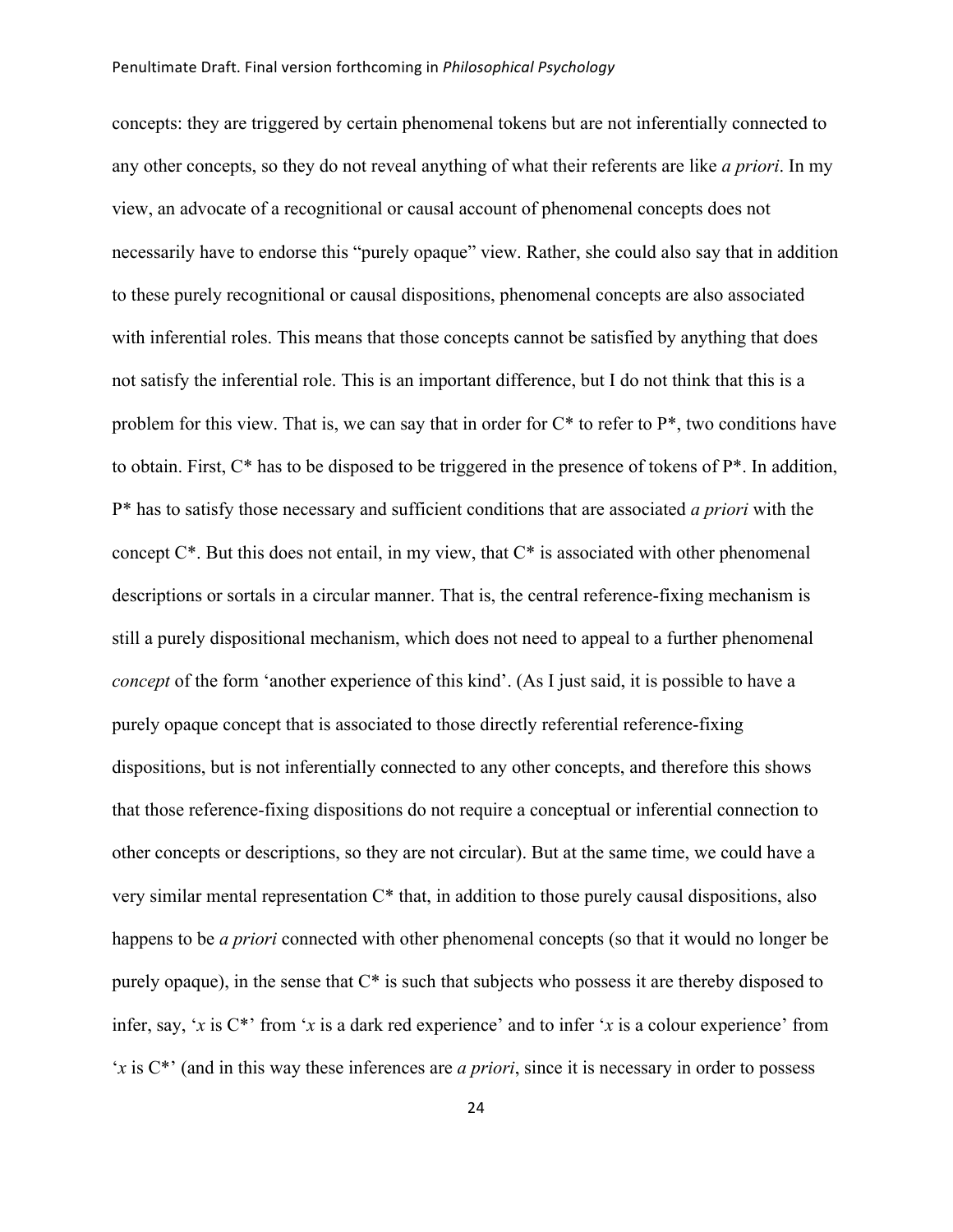this particular concept  $C^*$  that one is so disposed). Or in other words: we could have a concept such as C\* that is associated both with a purely automatic, recognitional disposition on the one hand, and with an inferential disposition (internally characterized) on the other. The combination of these two dispositions can provide a solution to the circularity worry and the opaqueness worry at the same time. $^{22}$ 

# *5. Conclusion*

<u> 1989 - Johann Stein, fransk politik (d. 1989)</u>

In this paper I have examined some recent objections to the phenomenal concept strategy, which is one of the most influential responses to anti-physicalist arguments. The two main objections that I have focused on are the circularity worry and the opaqueness worry. I have argued that it is relatively easy to respond to these objections independently. On the one hand, in order to solve the circularity worry, we have to make clear that phenomenal concepts refer directly, by means of causal or recognitional mechanisms, rather than by utilizing phenomenal descriptions or sortals. On the other hand, in order to solve the opaqueness worry, we have to make clear that phenomenal concepts have some associated inferential roles, which explain why they can bear some *a priori* or conceptual connections to other phenomenal and non-phenomenal concepts, and which in turn explain why mere possession of the concepts can provide knowledge of essential

<sup>&</sup>lt;sup>22</sup> Alternatively, we could try to explain why phenomenal concepts are not opaque in terms of the *recognitional abilities* that individuate phenomenal concepts, according to the recognitional account. That is to say, we could explain how acquiring new phenomenal concepts yields new knowledge, in terms of the new recognitional abilities that have been acquired. For instance, wine-tasting involves gaining the ability to recognize and re-identify new flavours (Levin 2007). Crucially, this is not just some sort of knowledge-how (although it does involve gaining new abilities): in addition, the PCS claims that these new recognitional abilities constitute the possession of new, more fine-grained phenomenal concepts. On this account, possessing a new phenomenal concept always corresponds to gaining a new recognitional ability, and this might explain at least in part why phenomenal concepts seem to provide knowledge about the nature of the corresponding phenomenal properties, even if phenomenal concepts refer directly rather than by description of their referents.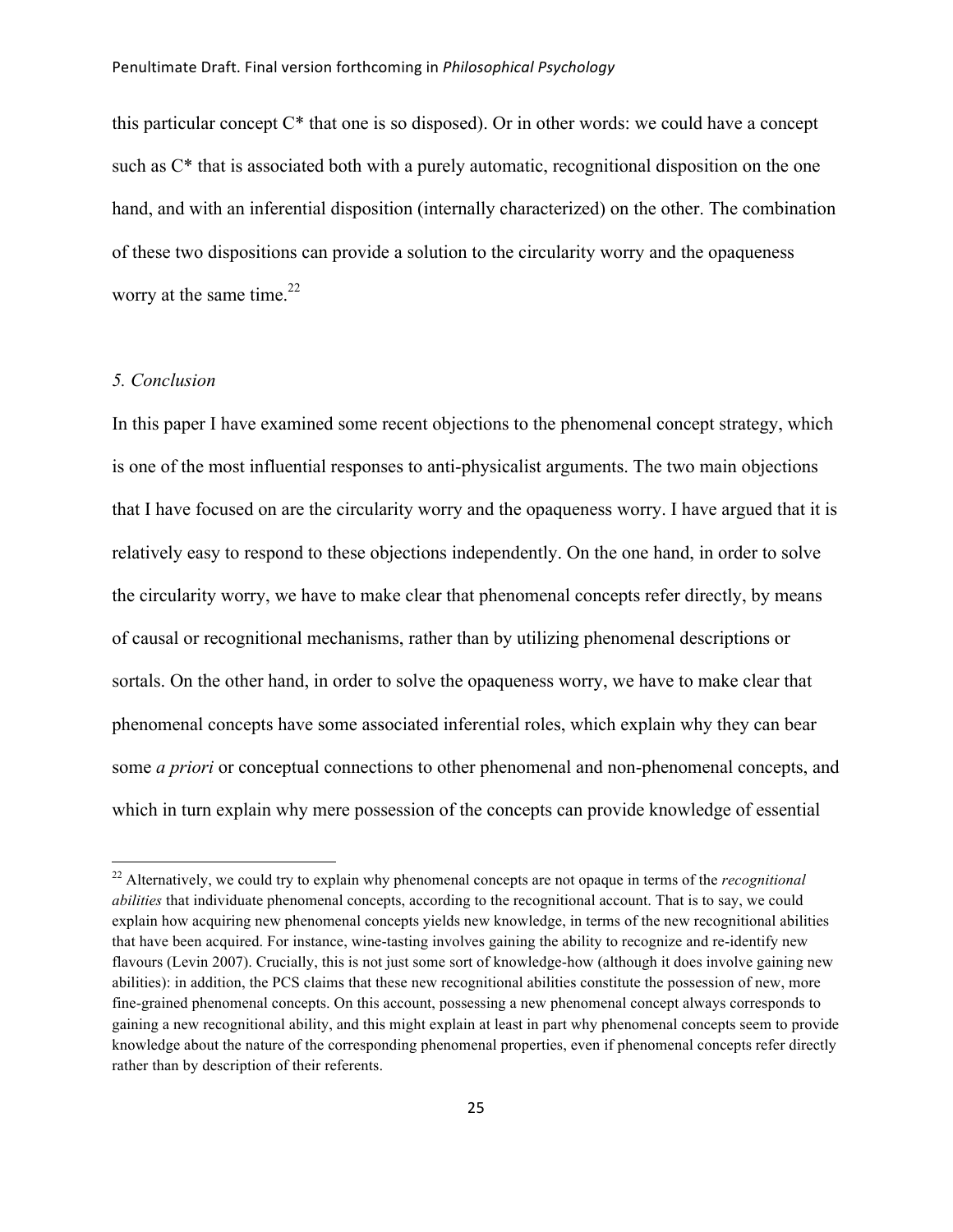properties of the referents *a priori*. However, as I have suggested, the main challenge for the PCS is to explain how these two solutions are compatible, because it might seem that accounts of phenomenal concepts that explain reference-fixing in terms of purely recognitional mechanisms cannot explain the conceptual relations that phenomenal concepts allegedly stand in, and in addition, accounts of phenomenal concepts according to which phenomenal concepts have rich and substantive inferential and conceptual roles might not be in a good position to avoid the charge of circularity, since they might have to explain reference-fixing in terms of further phenomenal concepts, and so on without end. The key solution, in my view, is to distinguish reference-fixing mechanisms, on the one hand, from conceptual and inferential roles, on the other. In this way, we can see that recognitional accounts of phenomenal concepts can perfectly well appeal to dispositional accounts of the reference-fixing of PCs, in a way that does not need to rely on further phenomenal concepts, and at the same time appeal to general conceptual connections among general phenomenal and non-phenomenal concepts, which will give rise to more specific conceptual truths of the sort indicated above, which are rich enough, I contend, to explain the sense in which phenomenal concepts are not opaque.<sup>23</sup>

<sup>&</sup>lt;sup>23</sup> Ancestors of this paper have been presented at the ESPP at Bochum & Essen, the WCPA at Calgary, the Joint Session at Sussex, the TSC conference in Helsinki, workshops in Fribourg and Rio de Janeiro, and colloquiums in Barcelona and Rochester. I am very grateful to the audiences in those occasions for very useful feedback. Extra thanks are due to the following, for very helpful comments and discussion: Derek Ball, David Chalmers, Andreas Elpidorou, Manuel García-Carpintero, Philip Goff, Marta Jorba, Janet Levin, Joseph Levine, Dan López de Sa, Alyssa Ney, David Pineda, Henry Taylor, Bénédicte Veillet, Assaf Weksler, and Helen Yetter-Chapell. I am also grateful to several anonymous referees for very useful suggestions.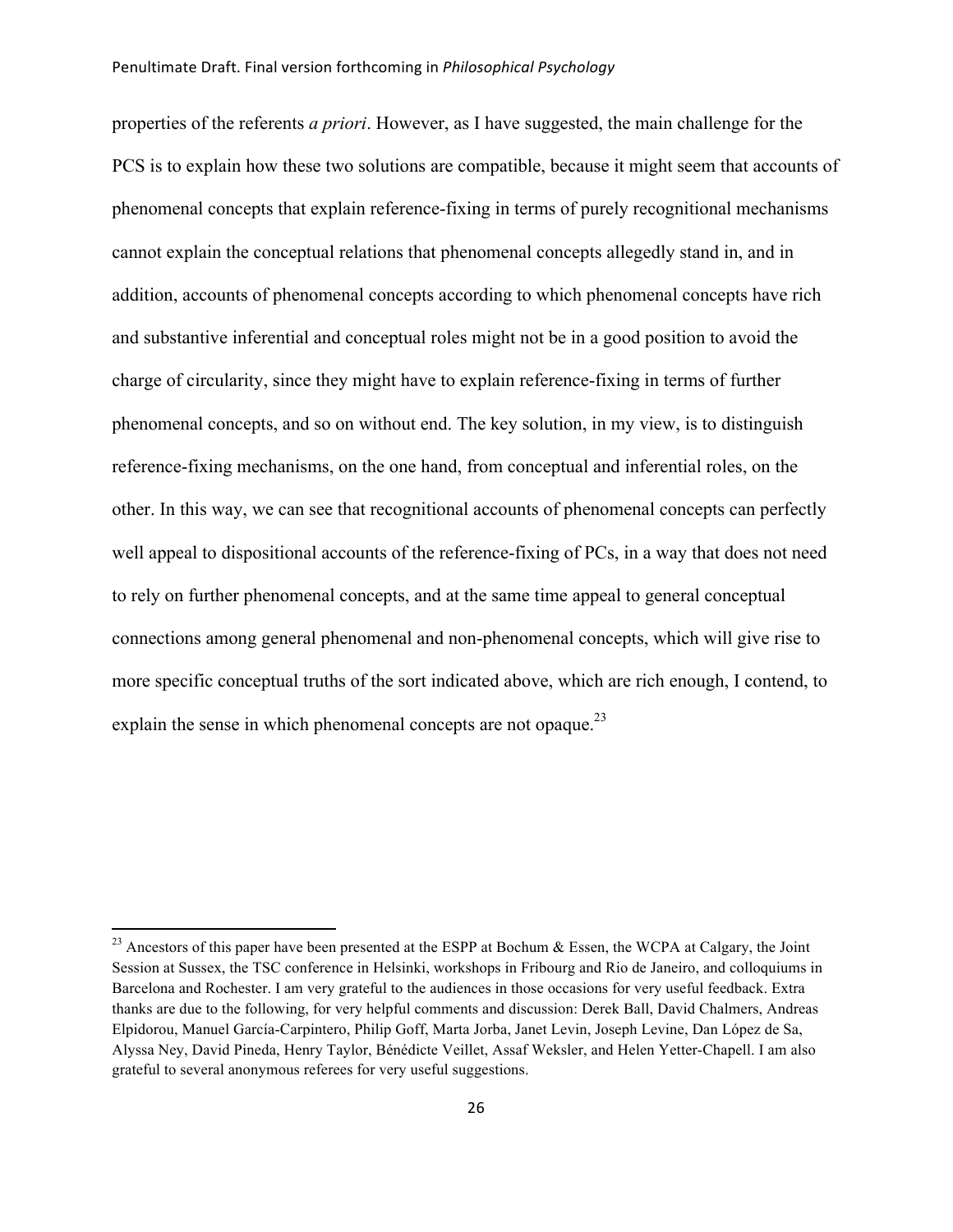# *References:*

Alter, T. and Walter, S. (2007) (eds) *Phenomenal Concepts and Phenomenal Knowledge: New Essays on Consciousness and Physicalism*, Oxford University Press.

Ball, D. (2009) "There Are No Phenomenal Concepts", *Mind* 118(472): 935-62.

Balog, K. (2009) "Phenomenal Concepts", in B. McLaughlin, A. Beckermann & S. Walter (eds.) *The Oxford Handbook of Philosophy of Mind*, Oxford University Press, pp. 292-312.

Block, N. (2007) "Max Black's Objection to Mind-Body Identity", in Alter & Walter (2007), pp. 249-306.

Boghossian, P. (2003) "Blind Reasoning", *Proceedings of the Aristotelian Society* 77 (Sup.

Vol.): 225-93.

Chalmers, D. (1996) *The Conscious Mind*, Oxford University Press.

Chalmers, D. (2003) "Consciousness and Its Place In Nature", in S. Stich & T. Wardfield (eds.) *The Blackwell Guide to Philosophy of Mind*, Blackwell, pp. 102-42.

Chalmers, D. & Jackson, F. (2001) "Conceptual Analysis and Reductive Explanation", *Philosophical Review* 110(3): 315-61.

Damnjanovic, N. (2012) "Revelation and Physicalism", *Dialectica* 66(1): 69-91.

Diaz-Leon, E. (2008) "Defending the Phenomenal Concept Strategy", *Australasian Journal of Philosophy* 86(4): 597-610.

Diaz-Leon, E. (2014) "Do *A Posteriori* Physicalists Get Our Phenomenal Concepts Wrong?", *Ratio* 27(1): 1-16.

Dickie, I. (2014) "The Sortal Dependence of Demonstrative Reference", *European Journal of Philosophy* 22(1): 34-60.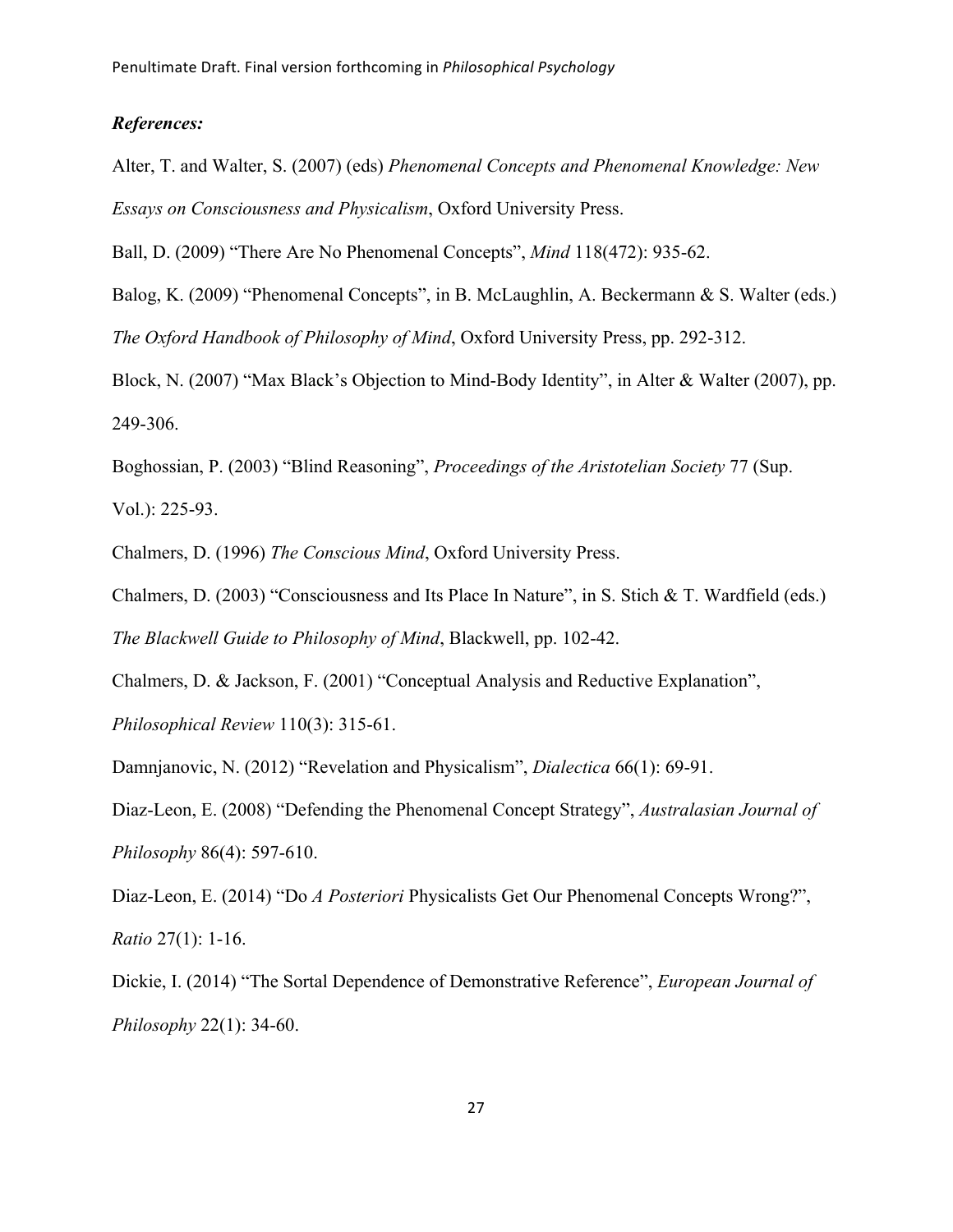Elpidorou, A. (2015) "*A Posteriori* Physicalism and Introspection", *Pacific Philosophical Quarterly*. doi: 10.1111/papq.12068

Goff, P. (2011) "*A Posteriori* Physicalists Get Our Phenomenal Concepts Wrong", *Australasian Journal of Philosophy* 89(2): 191-209.

Hill, C. & McLaughlin, B. (1999) "There Are Fewer Things in Reality that are Dreamt of in Chalmers' Philosophy", *Philosophy and Phenomenological Research* 59(2): 445-54.

Holman, E.L. (2013) "Phenomenal concepts as bare recognitional concepts: harder to debunk

than you thought, … but still possible", *Philosophical Studies* 164: 807-27.

Jackson, F. (1982) "Epiphenomenal Qualia"*, Philosophical Quarterly* 32: 127-36.

Jorba, M. (2015) "Thoughts, Processive Character and the Stream of Consciousness",

*International Journal of Philosophical Studies* 23(5): 730-53.

Levin, J. (2007) "What is a Phenomenal Concept?", in Alter & Walter (2007), pp. 87-110.

Levin, J. (2012) "Tye's Ptolemaic Revolution—Review of *Consciousness Revisited: Materialism Without Phenomenal Concepts*", *Analytic Philosophy* 53(1): 98-117.

Levine, J. (2001) *Purple Haze: The Puzzle of Consciousness*, Oxford University Press.

Levine, J. (2007) "Phenomenal Concepts and the Materialist Constraint", in Alter & Walter (2007), 145-66.

Loar, B. (1997) "Phenomenal States (revised version)", in N. Block, O. Flanagan & G.

Guzeldere (eds.) *The Nature of Consciousness*, MIT Press.

Loar, B. (2003) "Qualia, Properties, Modality", *Philosophical Issues* 13: 113-29.

Nida-Rümelin, M. (1995) "What Mary Couldn't Know: Beliefs About Phenomenal States", in T.

Metzinger (ed.) *Conscious Experience*, Imprint Academic, pp. 219-41.